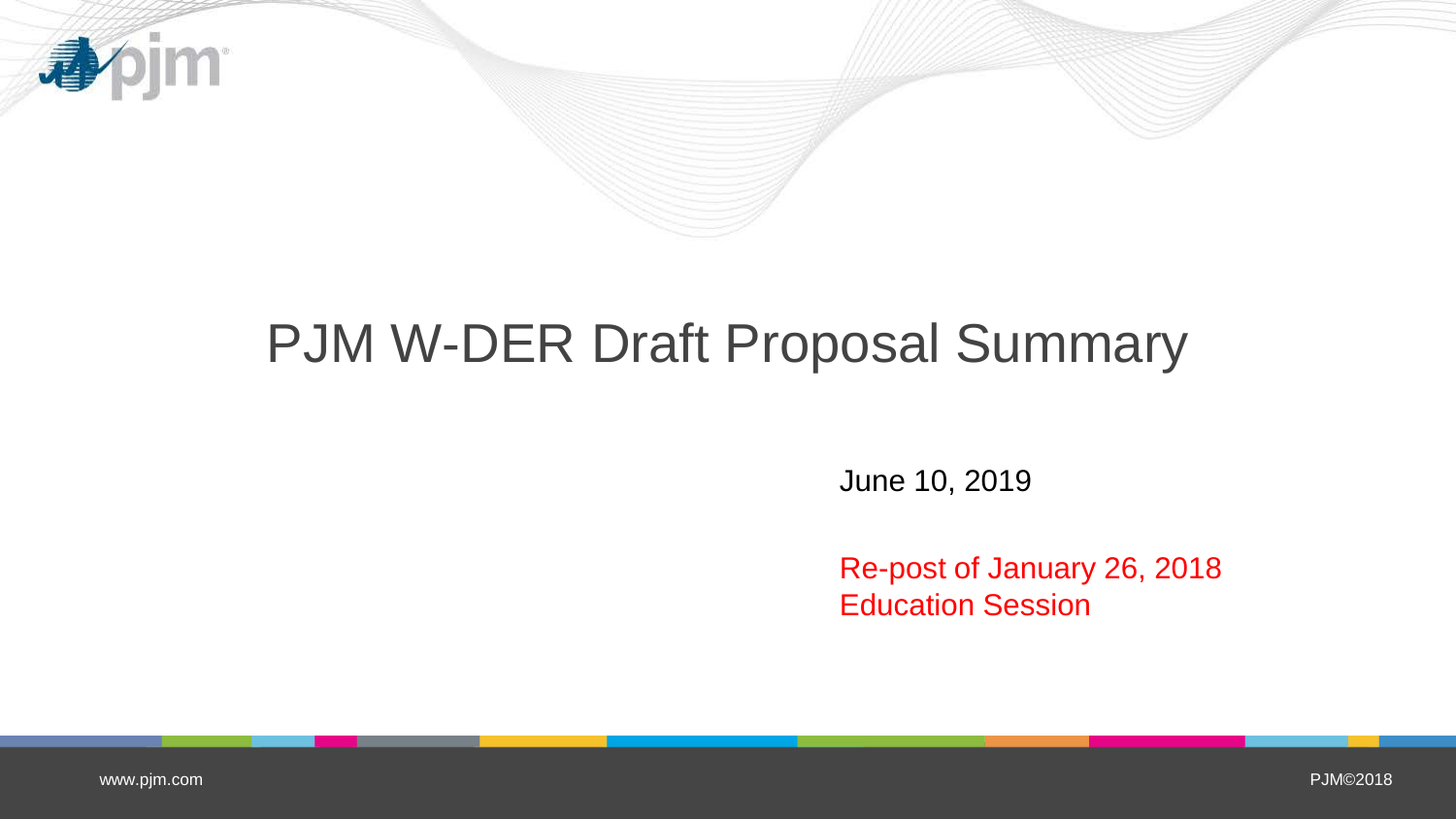## Definitions and Examples of W-DER

- 1. W-DER: unique type of market participant (3rd ruleset as alternative to Generation & Demand Response) allowing sales of capacity, energy, and ancillary services to PJM.
- 2. W-DER proposal especially applicable for DER that inject, interact w/ retail customers, have multiple fuels, and/or are <100 kW.
- 3. W-DER rules build on substantial status quo of DER selling in PJM as Generators, borrowing some from Demand Response.
- 4. W-DER proposal can include both Front Of The Meter and Behind The Customer Meter DER.

#### *Examples of W-DER:*

- A. Cogenerator behind a customer meter selling excess power.
- B. Aggregation of several residential batteries that can inject power.
- C. Front of meter solar+storage that can provide backup power to an adjacent retail load.



**DER**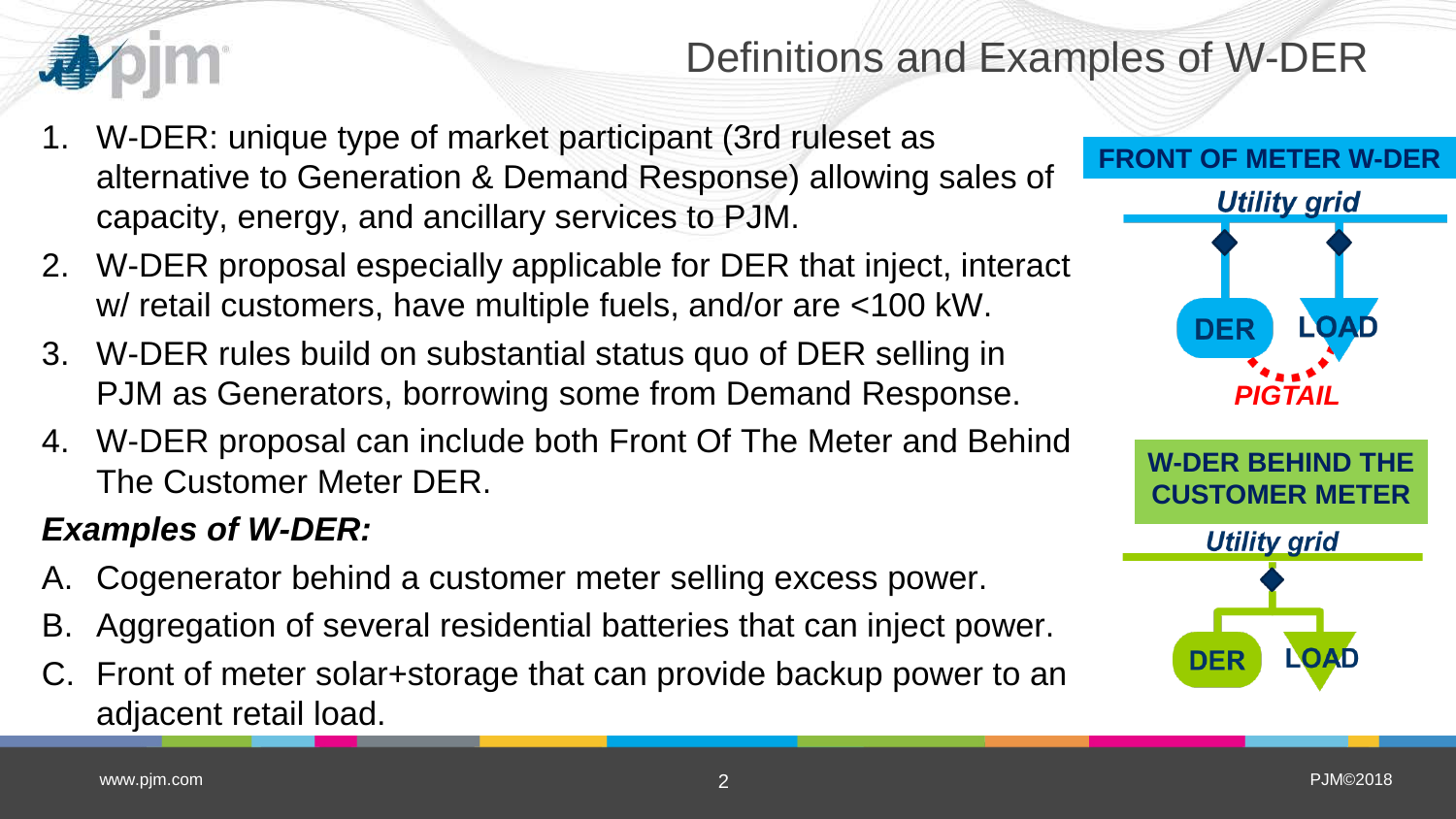

#### The Role of the Distribution Utility

- Proposal recognizes the central role the Electric Distribution Company ("EDC") plays in DER activity:
	- The EDC is central to the interconnection process for each DER under applicable regulatory oversight.
	- The EDC involved at each step of the aggregation process.
	- The importance of operational coordination with the EDC.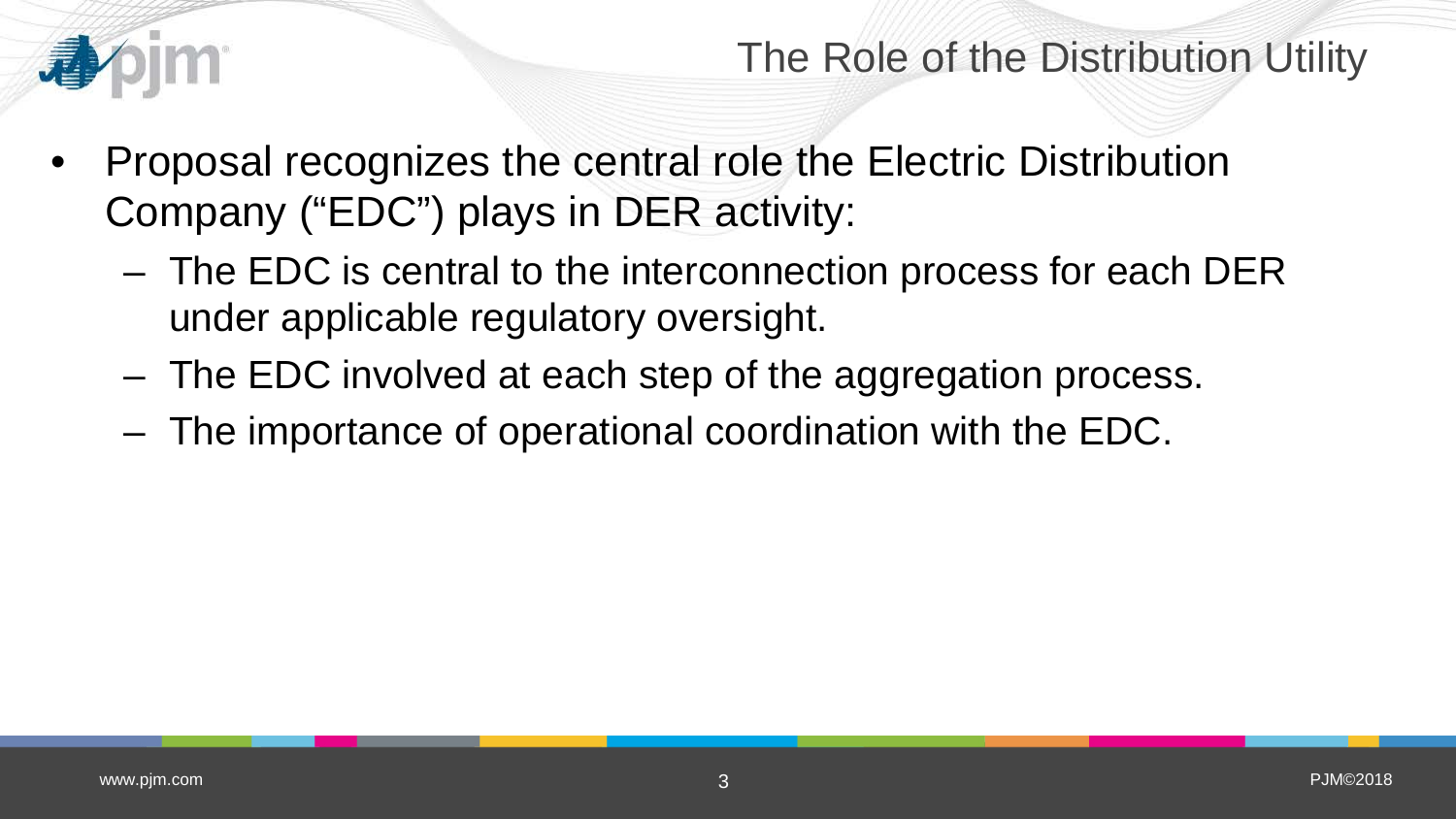### The W-DER Proposed Ruleset

#### **FRONT OF METER W-DER**

- *1. Who Can Provide*: W-DER may be marketed by owner, third party incl. LSE, utility, etc.
- *2. Web tool for retail interactions:* (esp. tracking end-user capacity accounting), w/ confirmation by distribution utility (similar to DR Hub for Demand Response).
- *3. Aggregation Option*: W-DER may be aggregated to meet 100 kW market size.

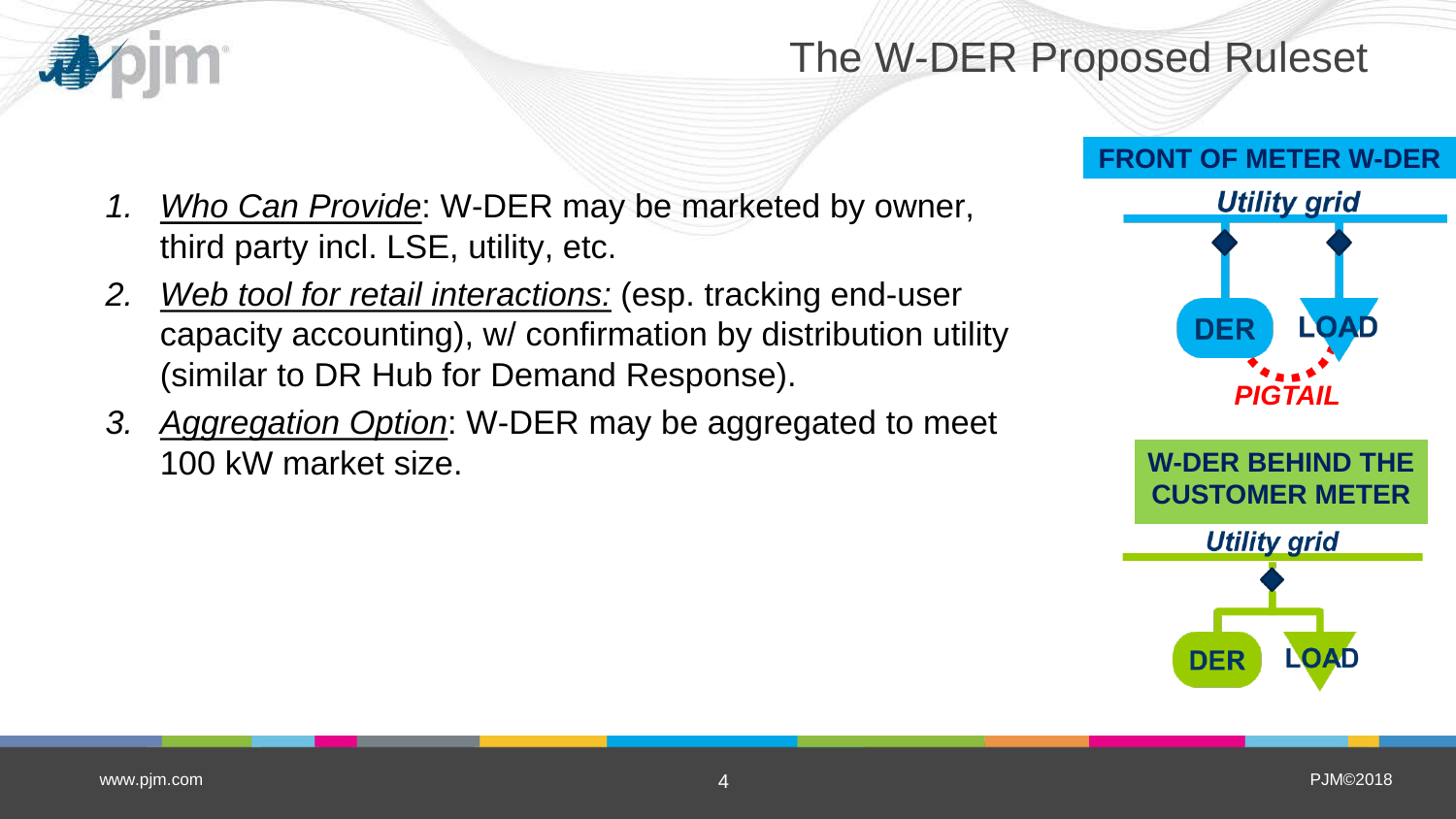### The W-DER Proposed Ruleset

- *4. Rules default to Generation*: Where not specified, W-DER rules (e.g., telemetry, bidding parameters, fuel cost policy) = Generation rules.
- *5. Interconnection as a Generator*: W-DER requires interconnection approval from EDC, including PJM queue as per Generation status quo.

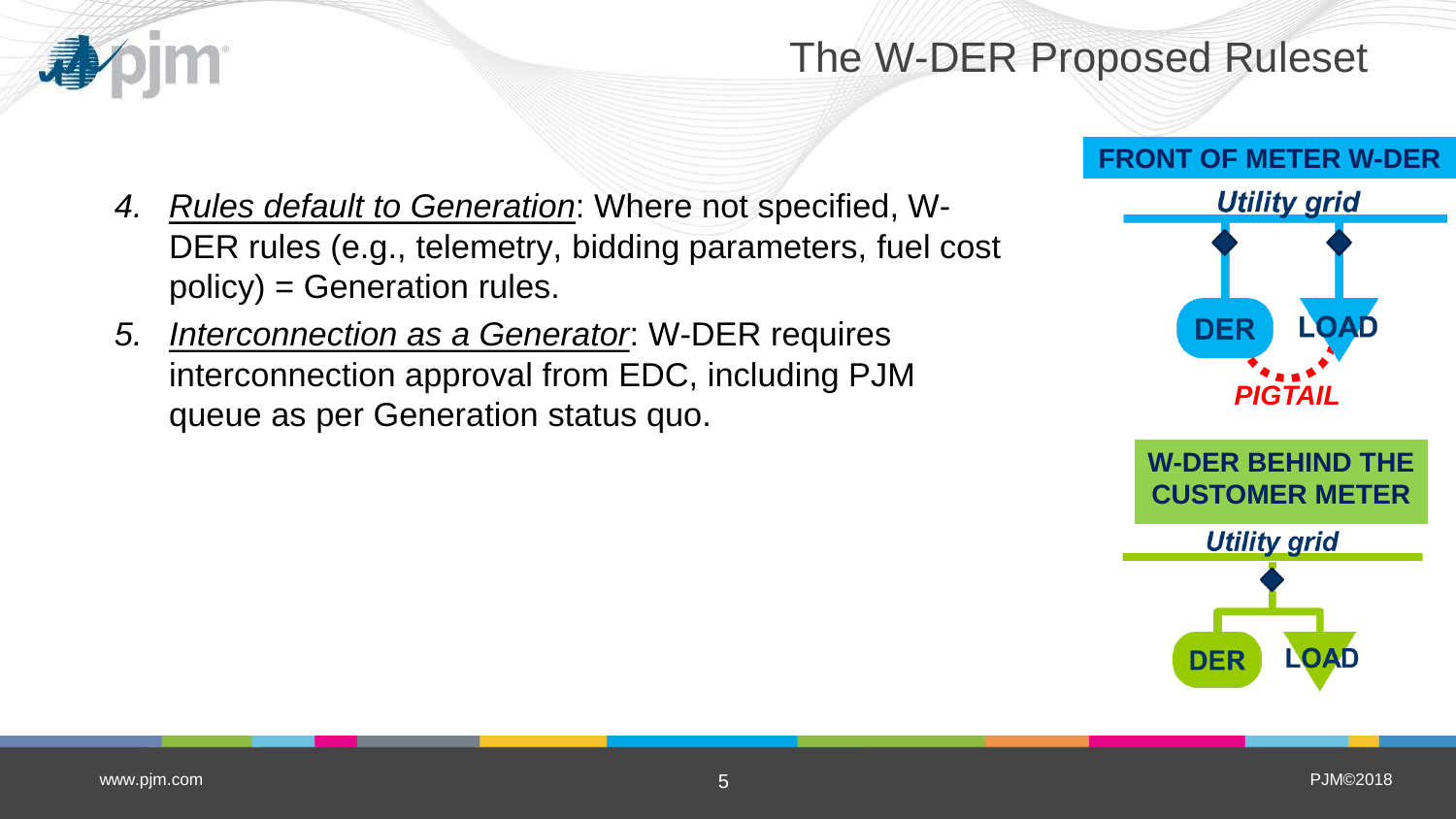## Market Proposal: Aggregation, Energy, & Ancillary Services

- 1. Aggregation across distribution utility to meet 100kW min market size (like DR).
- 2. Energy: compensation at LMP for excess sales at Point of Interconnection.
	- a) No compensation for load offsets from W-DER (however, open to stakeholder discussion). Proposal for co-located curtailments in Demand Response.
	- b) Scheduling will be on entire W-DER output, including load offsets.
	- c) Working internally on quantifying wholesale stored energy for storage with pigtail.
	- d) Option for PJM wholesale Ancillary-Services Only—no wholesale energy settlement (e.g., if customer sells energy output under PURPA or net metering).
- 3. Ancillary Services can be measured at POI or at DER with submeter.
- 4. Coordinate W-DER operations w/ distribution utility: day ahead schedules, etc.
- 5. Capacity market rules to be developed later in 2018.
- 6. Submeter (can be 3d-party owned) required for all W-DER > 25 kW, with "gross load" measurement used for PJM planning purposes and possibly other purposes.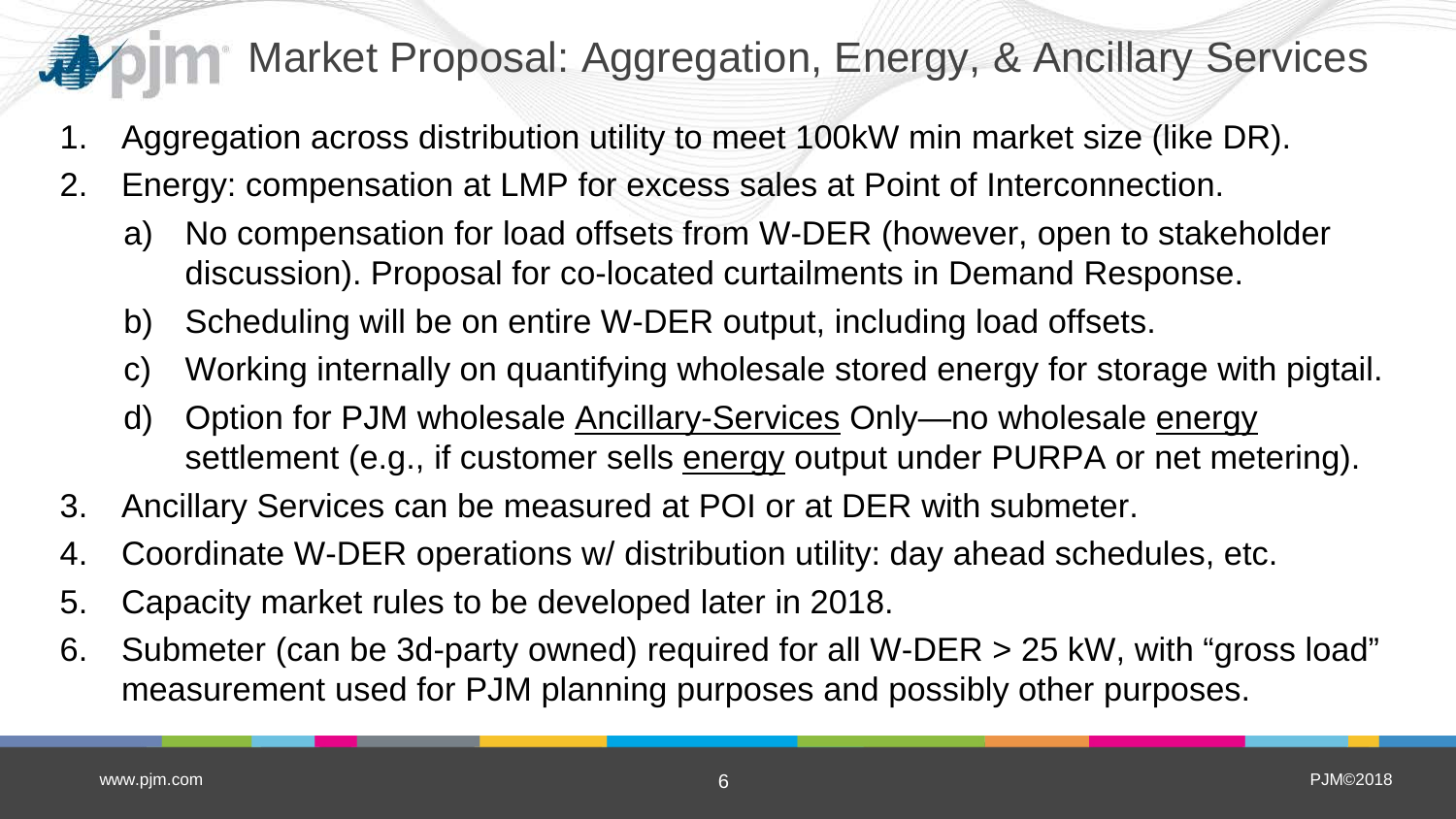

# The current proposal does not apply to DER sited at wholesale customers—i.e. DER at most munis and coops.

# Muni/coop proposal to follow.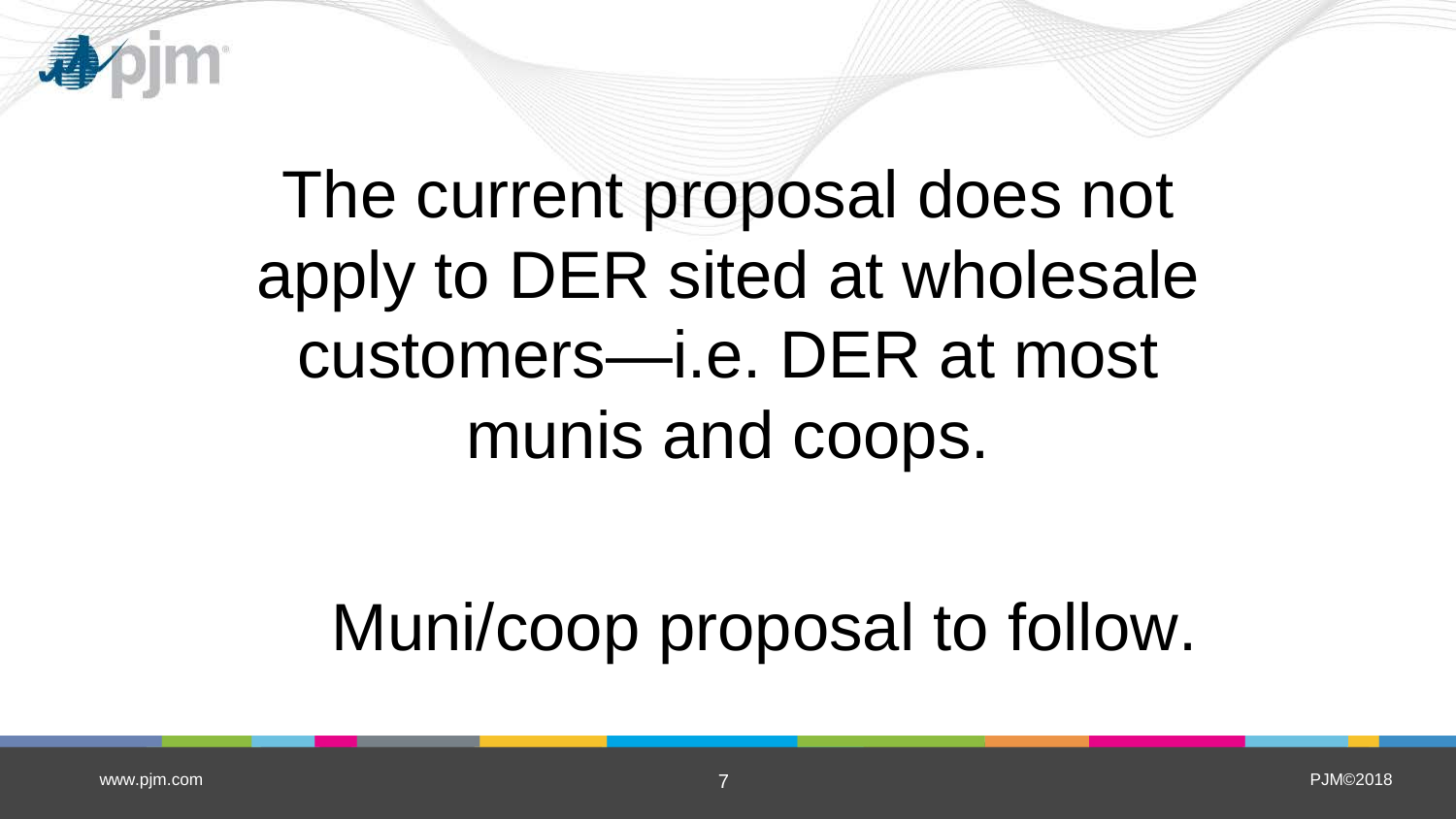

## Energy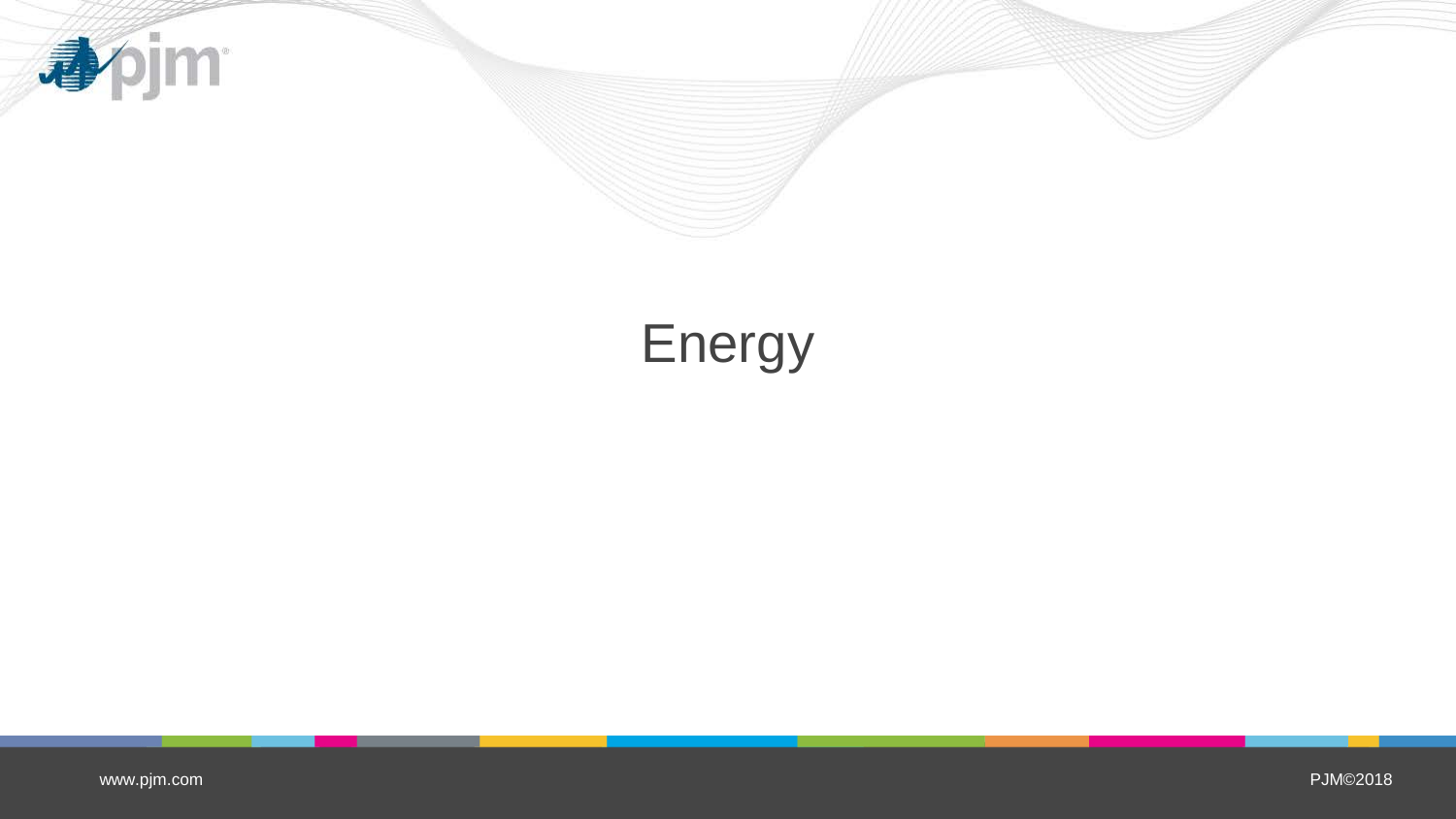

- Energy market proposal: follow status quo:
	- Energy injected to the distribution grid at the Point Of Interconnection (POI) is paid by PJM at wholesale LMP.
- For behind the customer meter DER, follow status quo of customer-sited wholesale generators wired with load on "sell excess" basis: :
	- Energy withdrawn from the distribution grid at POI is settled by EDC at retail.
	- Withdrawals are not accounted as station power. Station power must be metered separately from ordinary retail load.
	- To be eligible for wholesale energy settlement, customers must have unidirectional retail metering that records only withdrawals.
	- Customers w/ retail meters that record injections, & customers w/ retail compensation for injected energy, will **not** be settled at wholesale for injected energy.
	- New rule: scheduling for load offsets relative to baseline (but no compensation)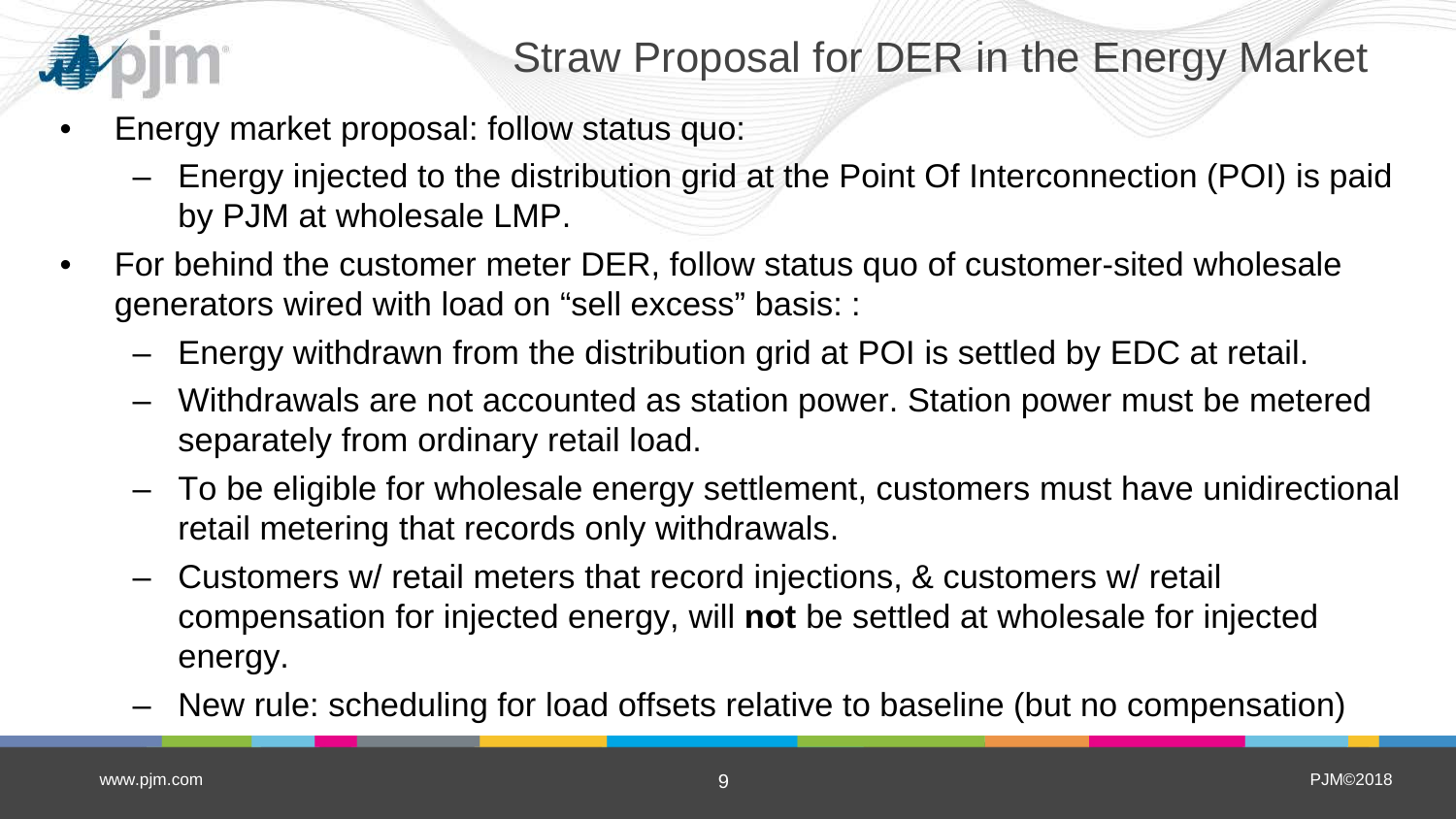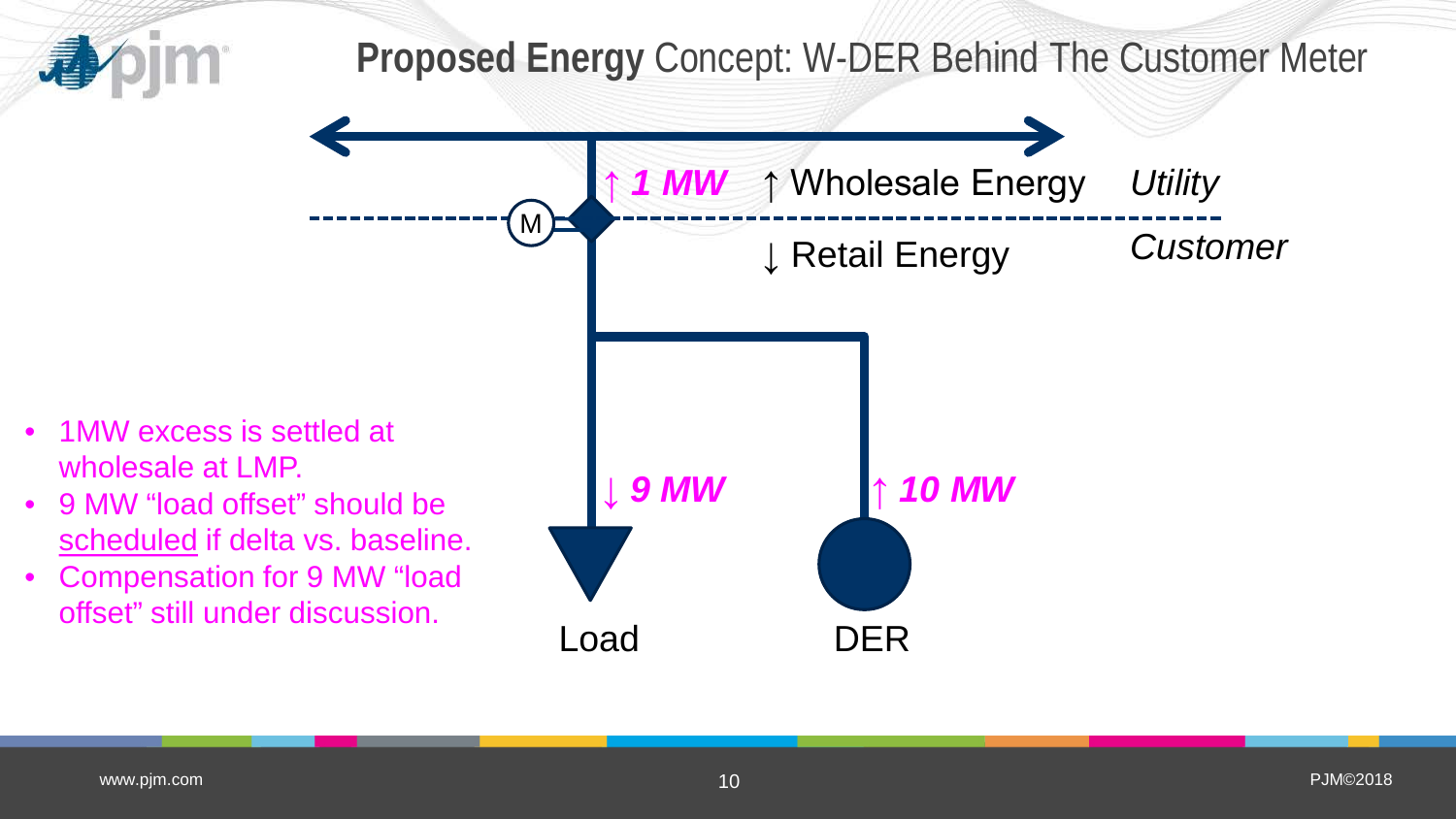

- Demand Response rules currently prohibit participation during intervals with injections from the site.
- This limits ability to co-locate DER (wholesale or otherwise) with DR.
- PJM has proposed to allow DR that is co-sited with W-DER to retain ability to participate in markets even when the W-DER is injecting.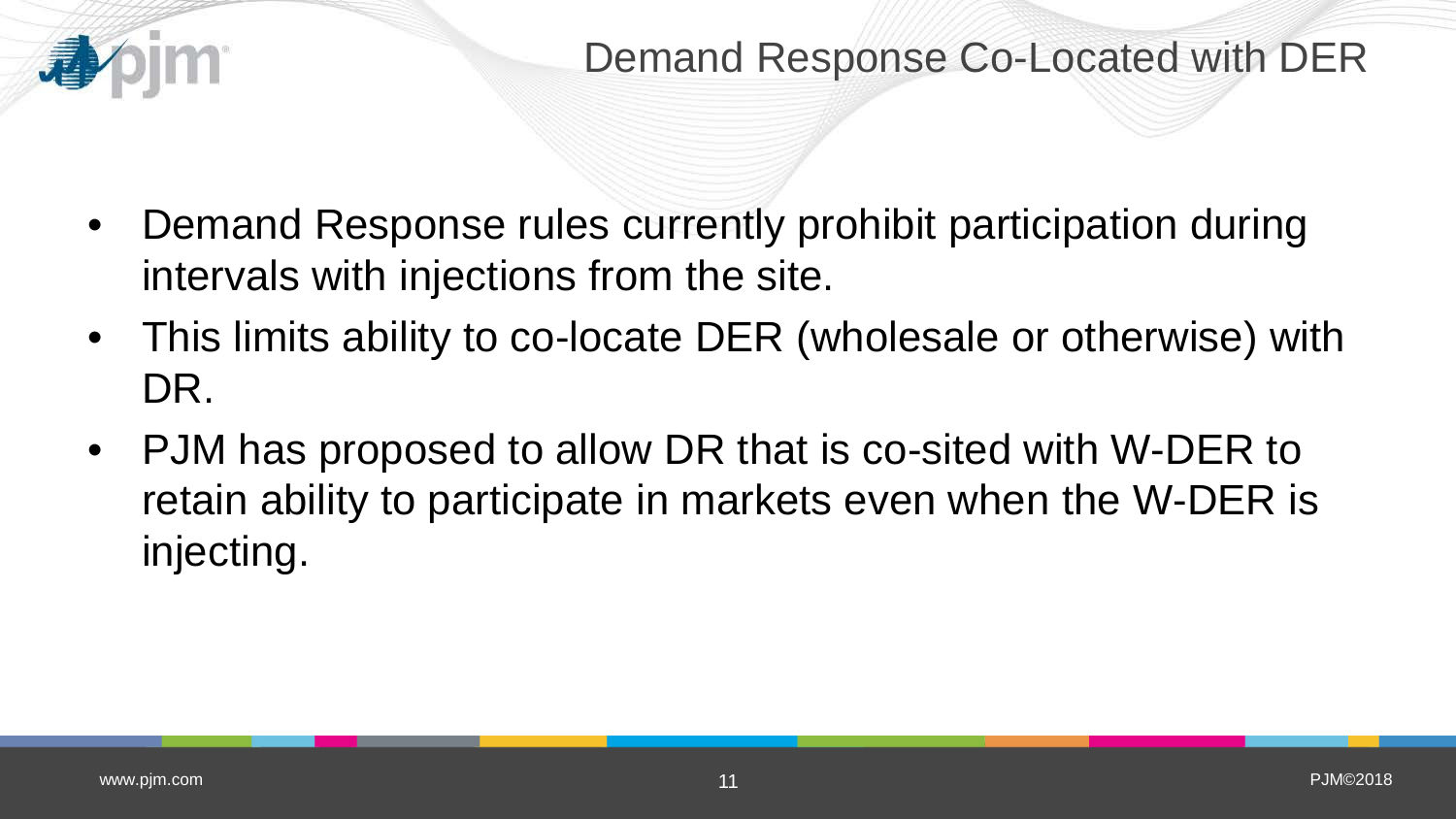

## Ancillary Services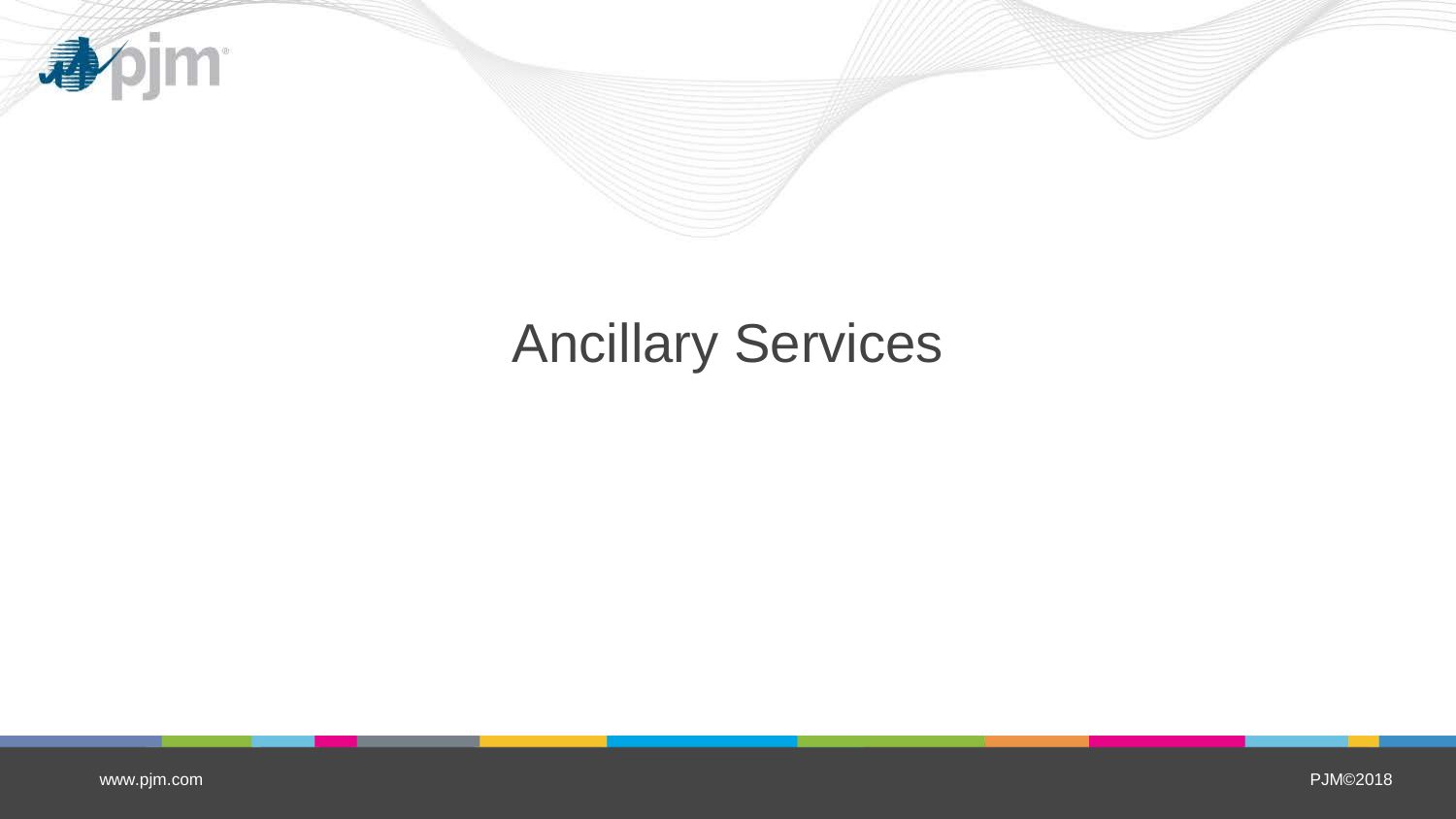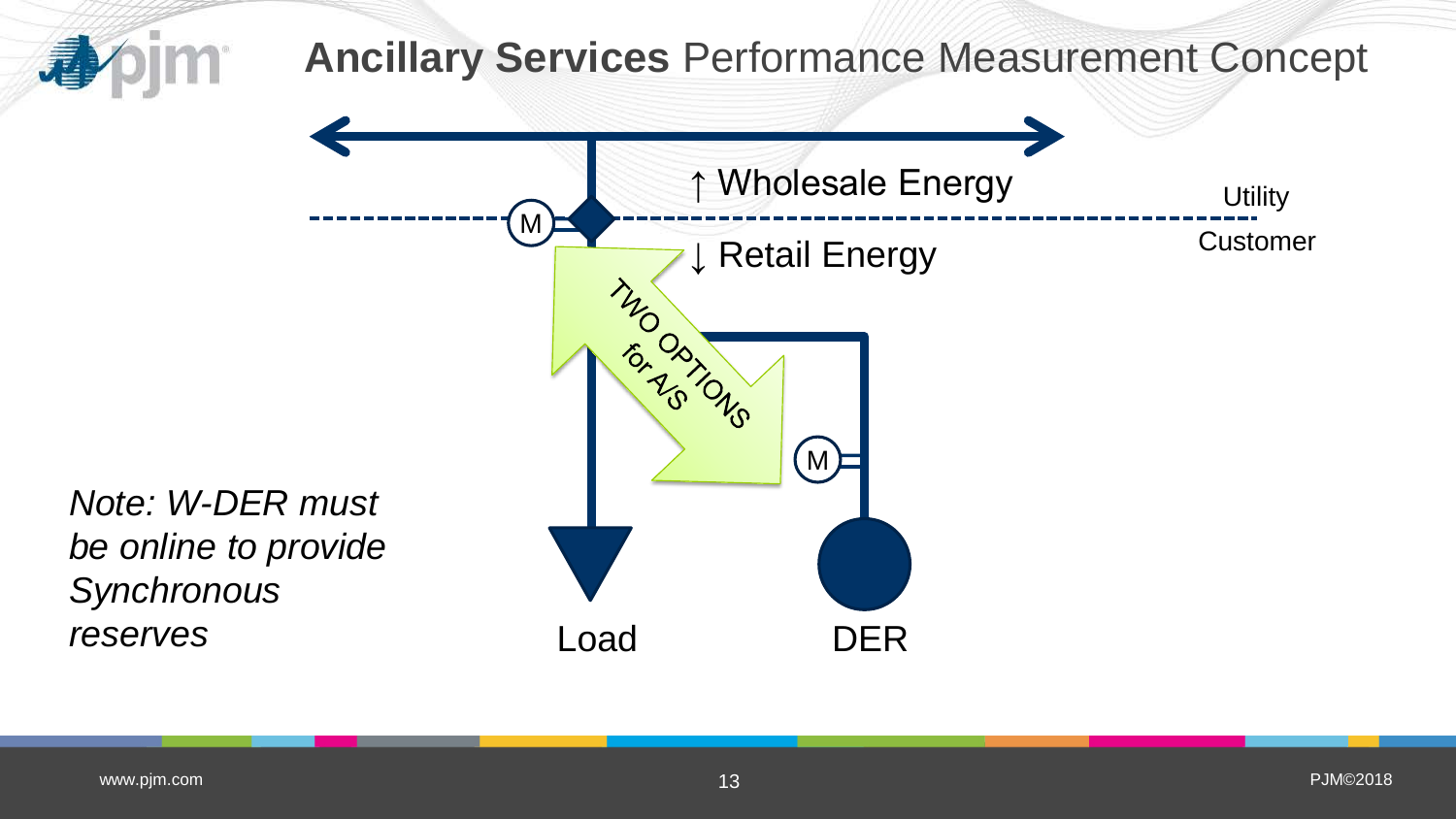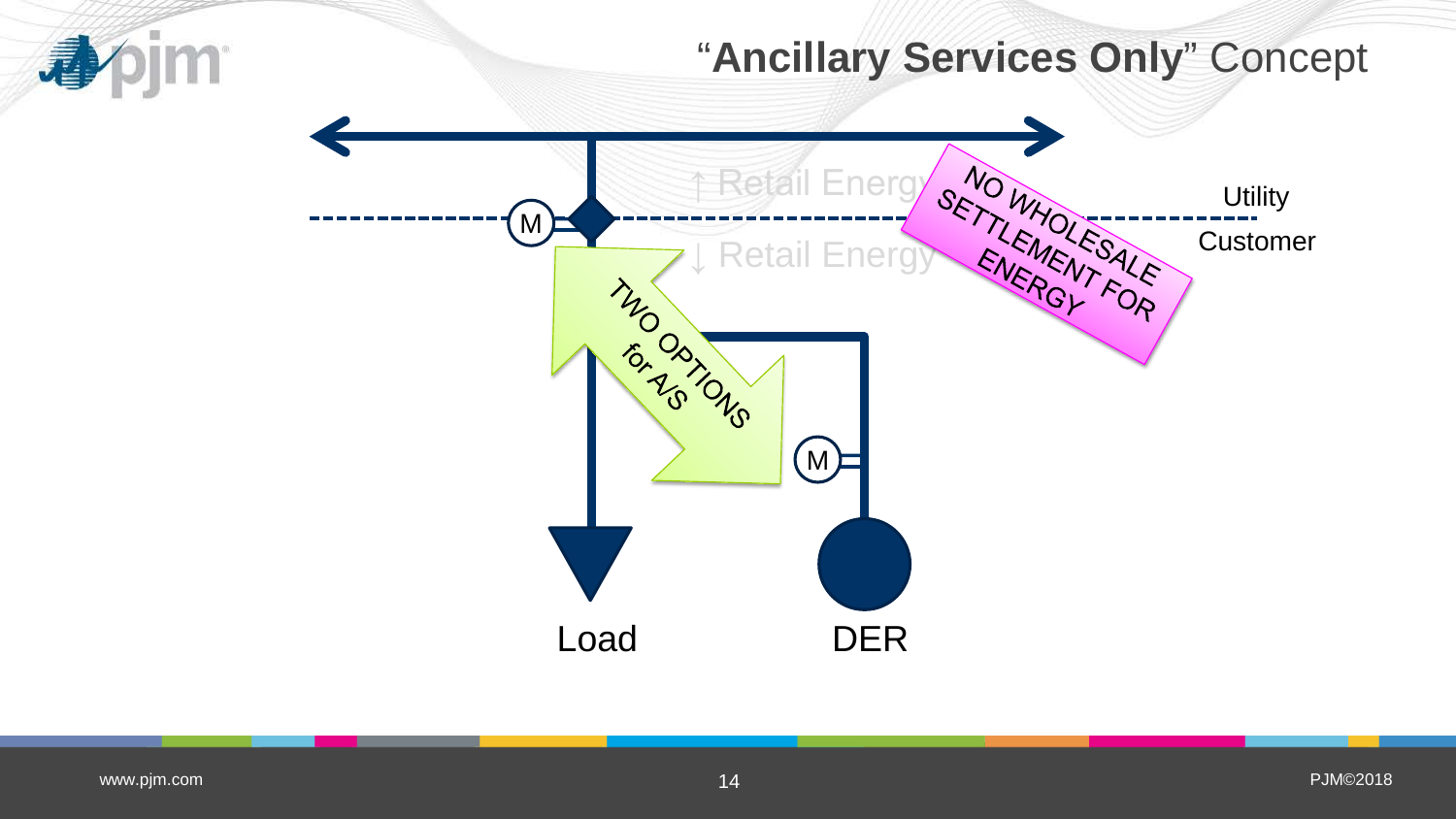

## DER **Measurement** for **Energy Must Be POI Meter**

M

**Electric Distribution Company**

M

- DER proposal requires metering at the POI for energy.
- Or: option to not take any wholesale energy settlement.

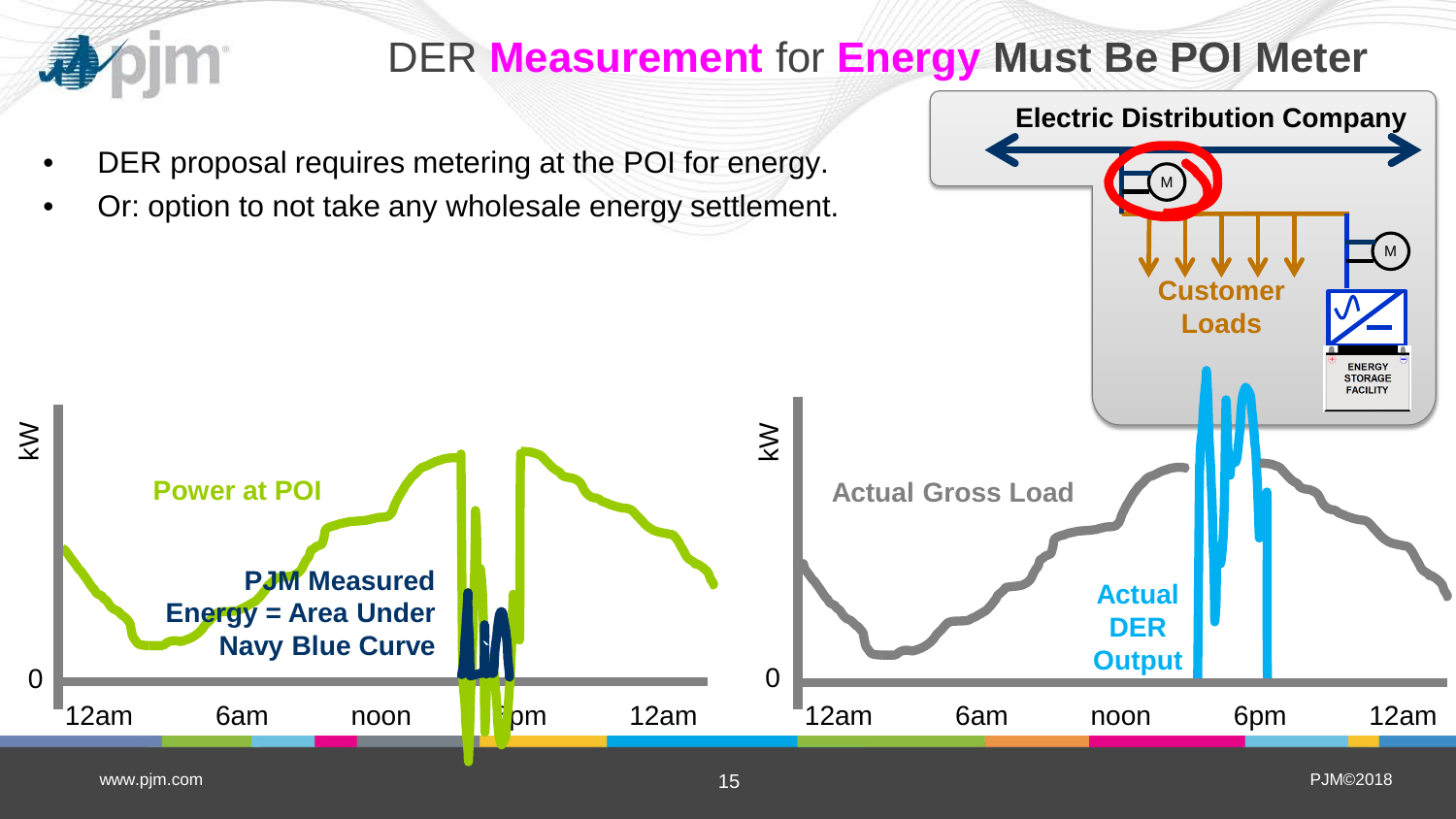

**Customer**

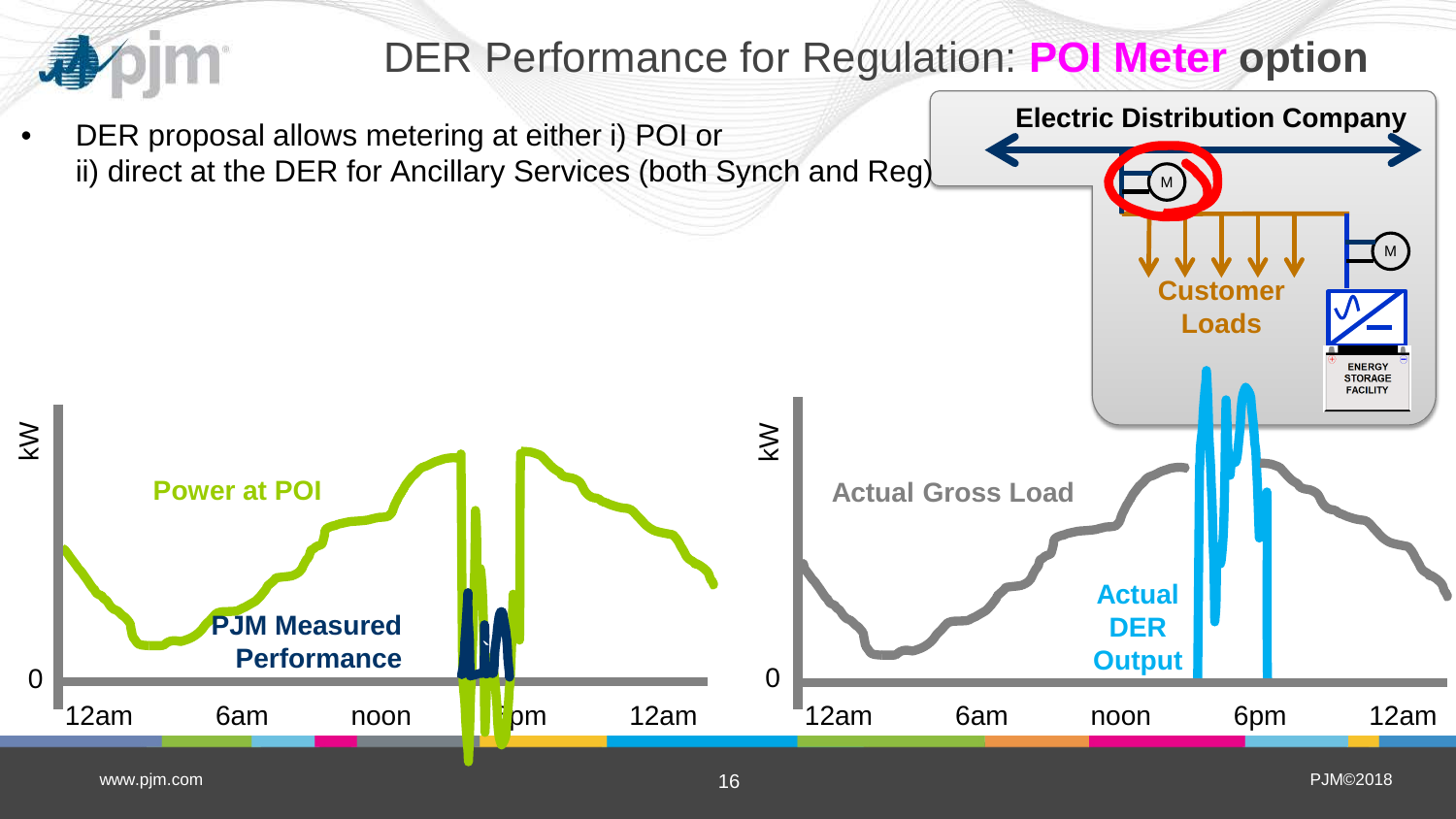

## DER Performance for Regulation: **Submeter Option**

**Customer**

M

**Electric Distribution Company**

M

- DER proposal allows metering at either i) POI or ii) direct at the DER for Ancillary Services (both Synch and Reg)
- Submetering works because at any point on the grid: a) reductions (increases) in withdrawal, and b) increases (reductions) in injection are effectively equivalent for providing ancillary services.

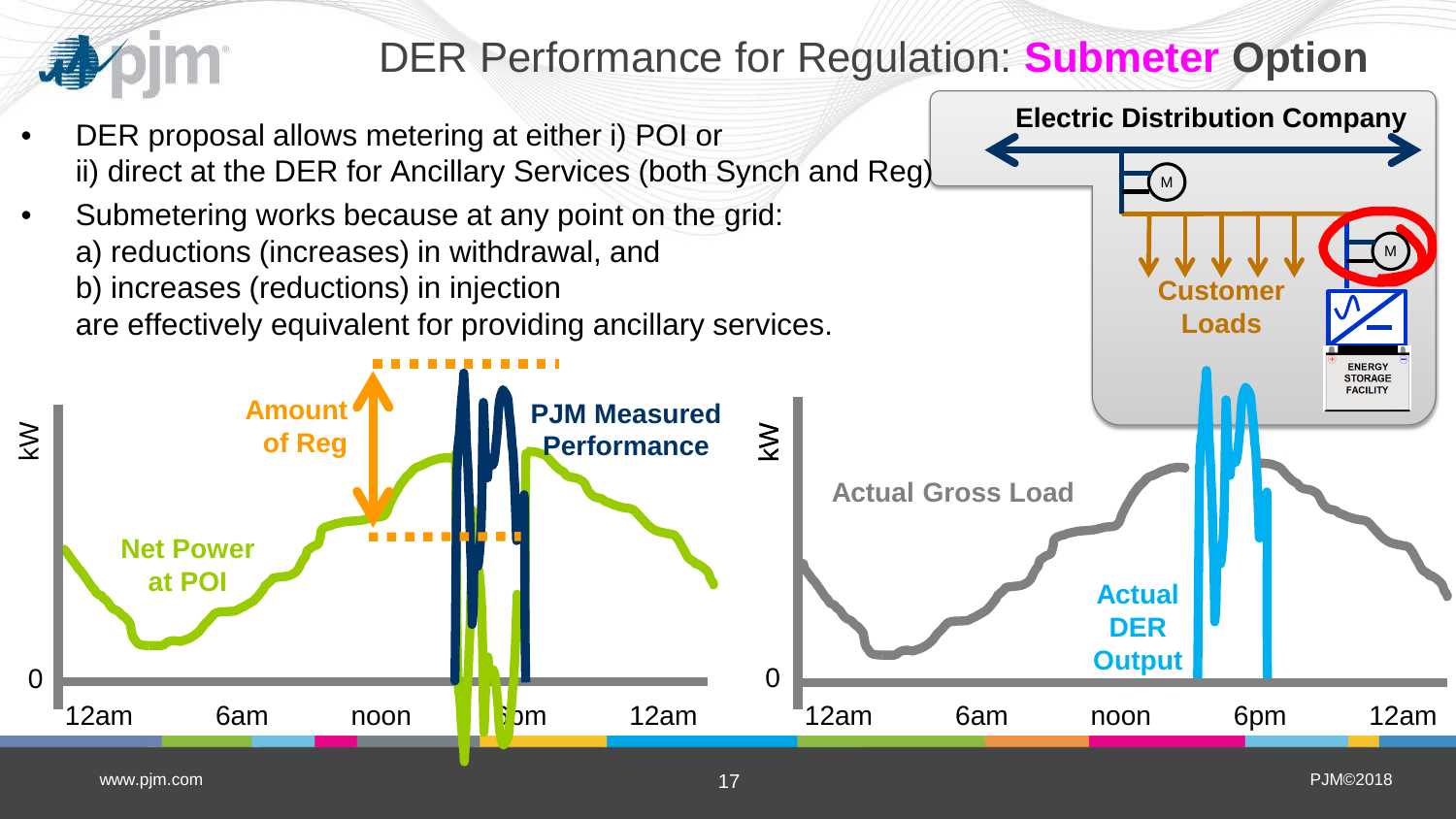

18 PJM©2018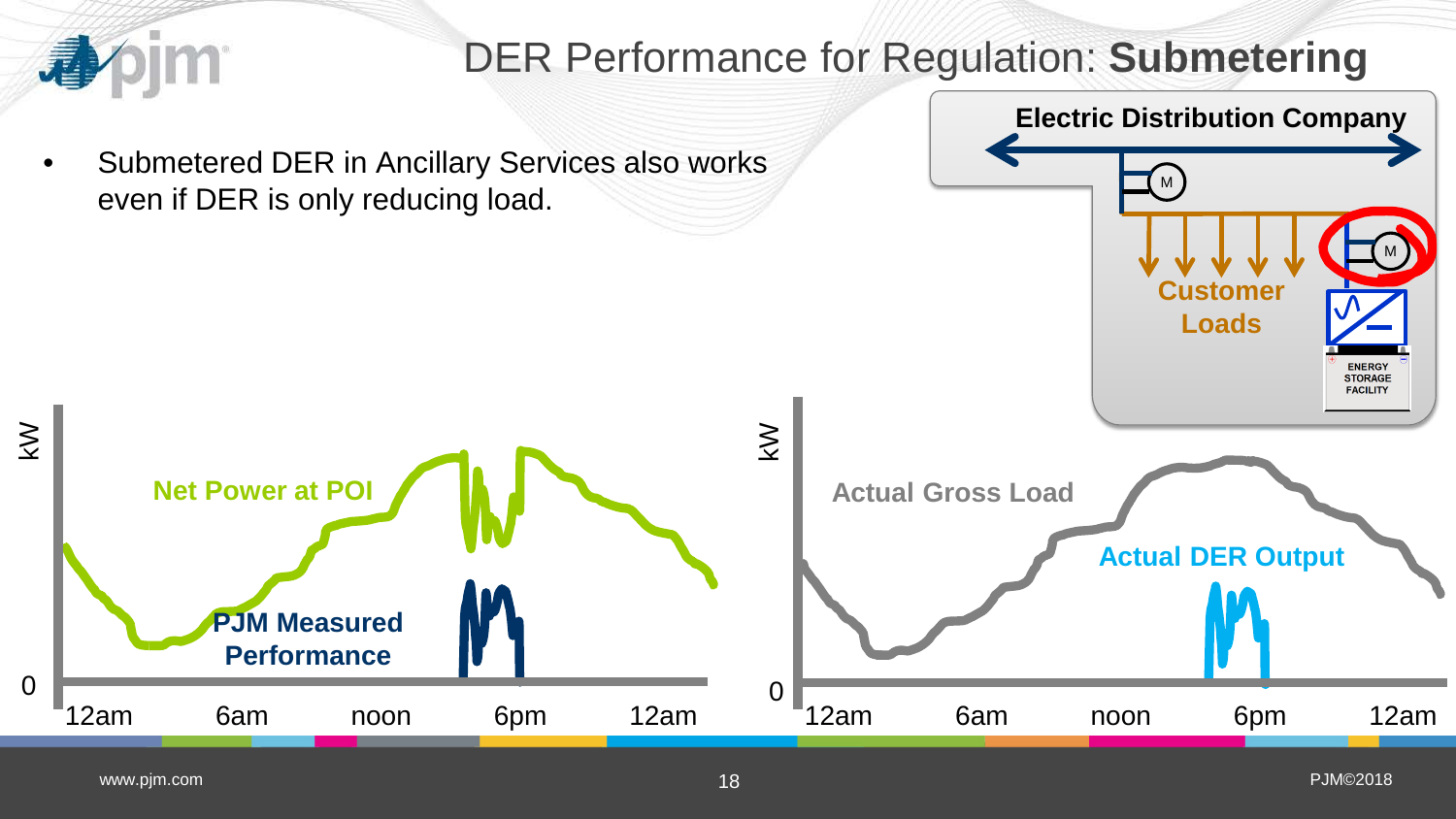

## Aggregation and Registration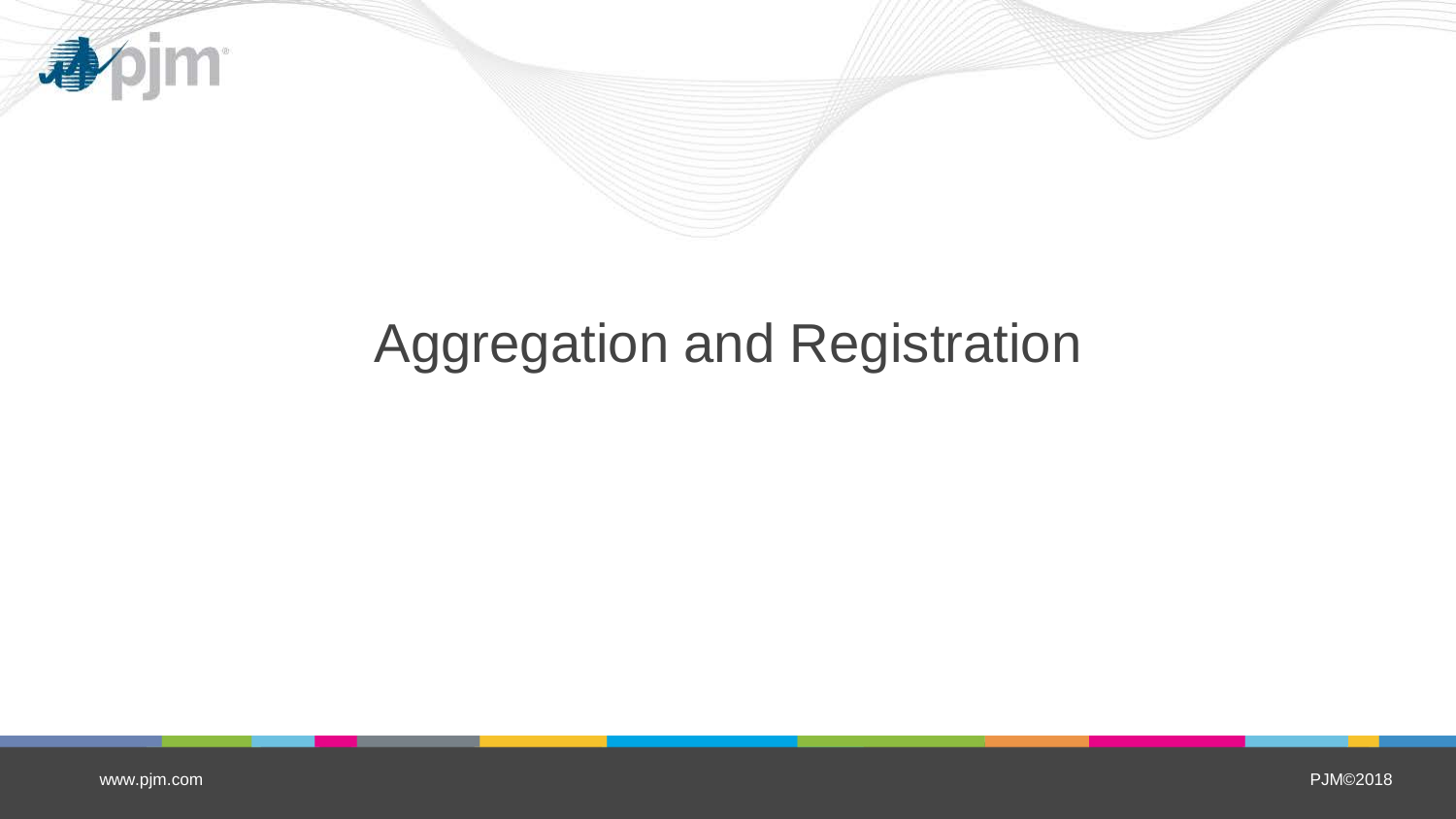

*Note: aggregation here does not mean "DER market participation". It means "bringing together multiple separate units into one resource".* 

- 1. Purpose of aggregation: **allow small DER to meet 100 kW min size threshold\***.
- 2. Multiple DER units may aggregate in order to reach 100 kW minimum size.
- 3. DER aggregates on same or adjacent feeders must be approved by EDC.
- 4. DER cannot aggregate beyond a single EDC.
- 5. Aggregates implemented as aggregate-nodal (like composite combined cycle units today), not zonal.
- 6. Maximum aggregate size limit of 1 MW.
	- No more than a single "anchor" DER > 100 kW per aggregate.
- 7. Rules for cost-based offers and offer parameters are as-per Generation.
	- Should all DER in aggregate share the same injected energy settlement track (wholesale vs. retail)?

*\*PJM position: aggregation for managing risk in complying w/ performance requirements should be identical for DER & Generators.*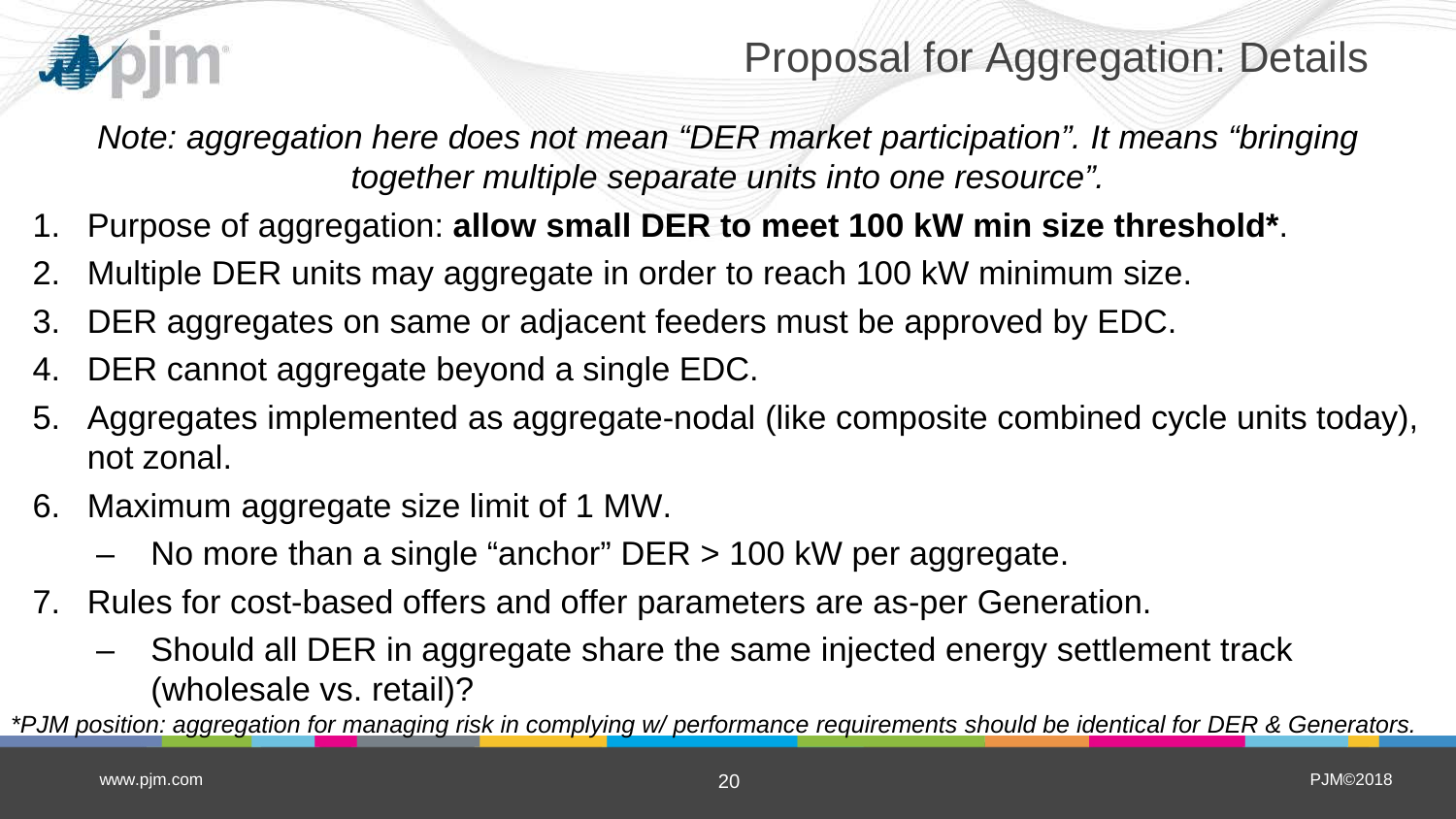



- Managing initial DER set up and updates.
- "**DER Unit**" vs "**DER Market Resource**".
- **DER Unit details:** 
	- Physical: address, owner, etc.
	- Retail: account number, compatibility with wholesale energy settlement.
	- Also list of any adjacent retail customers that can be fed through a "pigtail"
	- Interconnection approval and reference.
- **DER Market Resource** details:
	- List of one or more associated DER Units (aggregated or individual).
	- Wholesale market-related details.
- Initial set-up is subject to approval process.
- Parameters can be updated in DER Hub subject to (possibly different) approval process.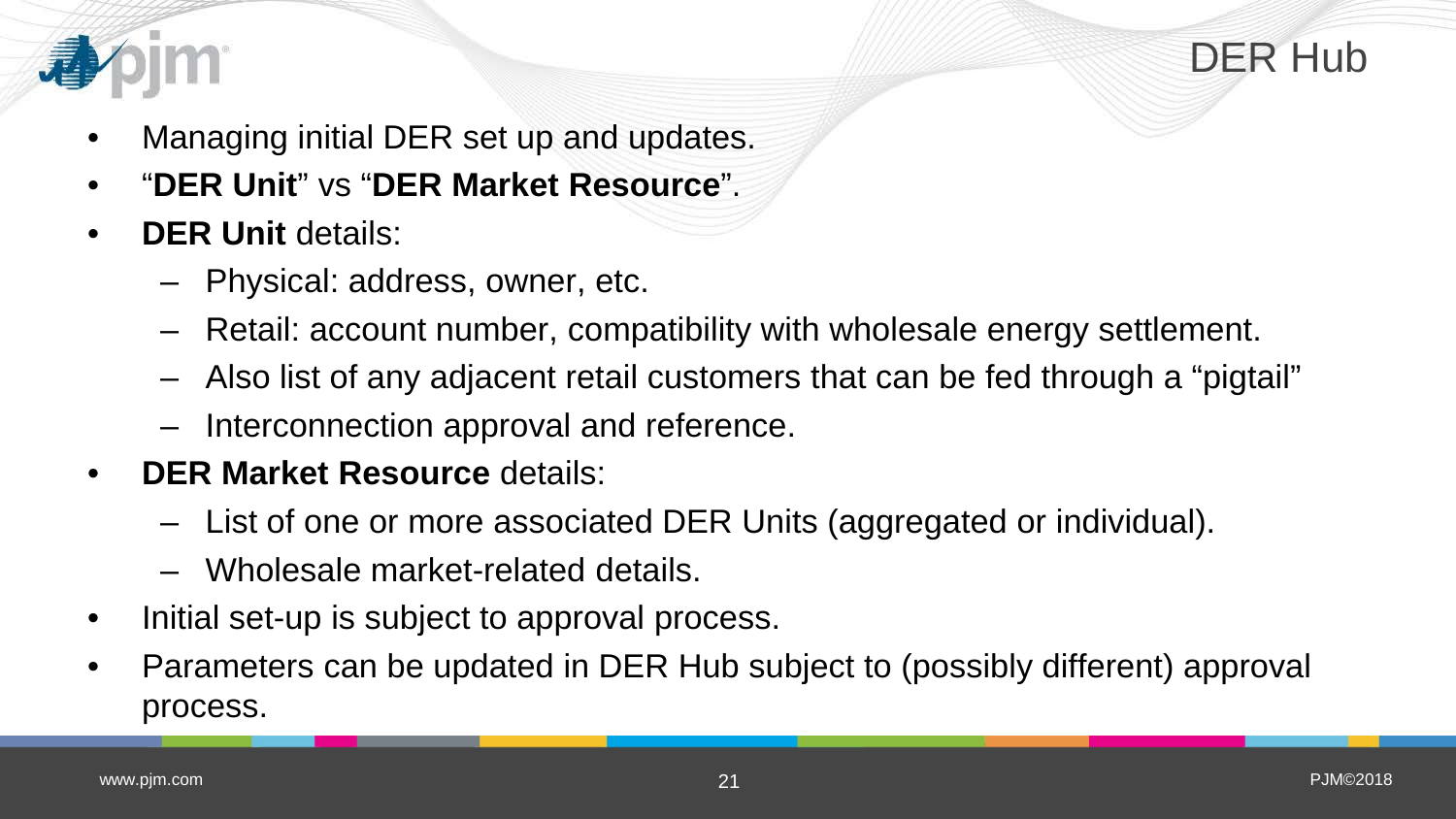## EDC Approvals for DER Units and DER Market Resource

- DER Unit:
	- EDC interconnection approval required, either via WMPA (under state jurisdiction) or ISA (under FERC jurisdiction). Note PJM queue study of transmission impacts also required for either case.
	- EDC: 2 weeks confirmation of retail account number and other basic details.
	- For wholesale energy settlements coordination: 2-week EDC confirmation that retail load metering is unidirectional (i.e., only measures consumption).
	- EDC: 30 day reliability approval for DER that provide Regulation, and that have not been explicitly given the right to do so in the interconnection process.
- DER Market Resource:
	- If resource is aggregated, and if any DER units in the aggregate are on the same or adjacent feeders: EDC to confirm no reliability impacts from coordinated activity of DER units.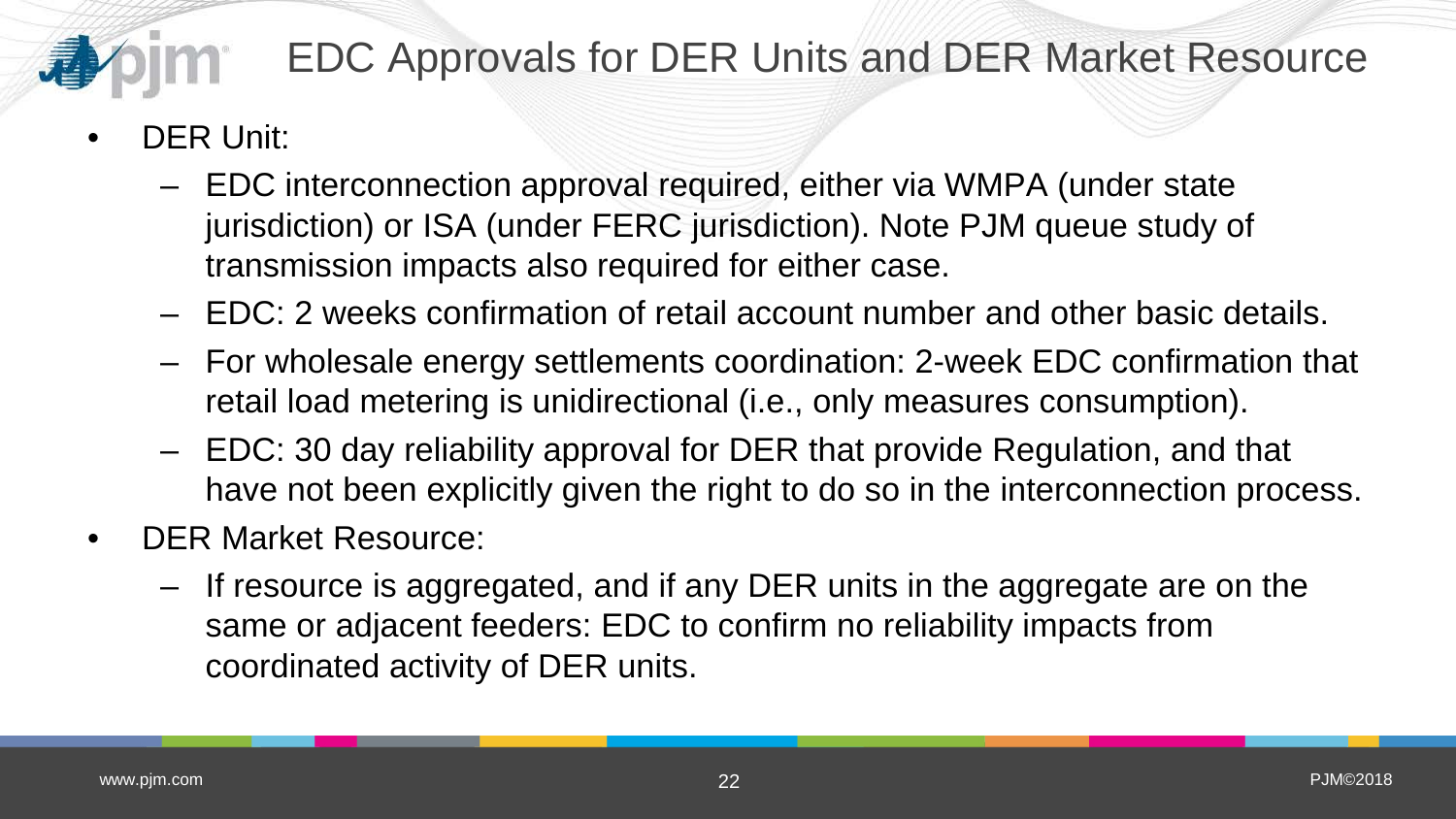

## Proposal for Operational Coordination with EDC

- Sharing of DER DA schedule with EDC.
- Sharing of telemetry If the EDC does not already.
- List and basic details for W-DER in EDC territory is made available to EDC.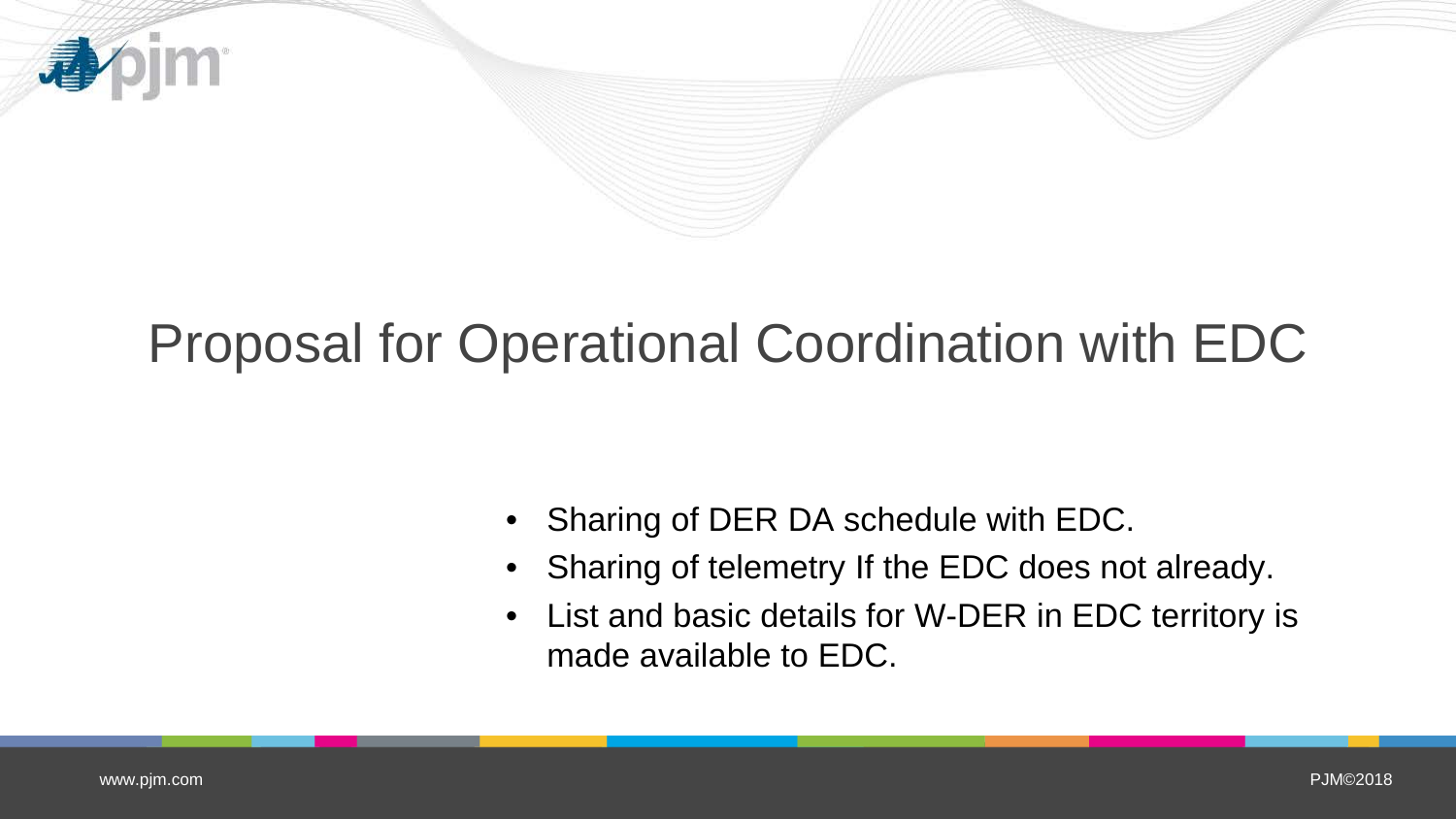

## APPENDIX: OTHER CONSIDERATIONS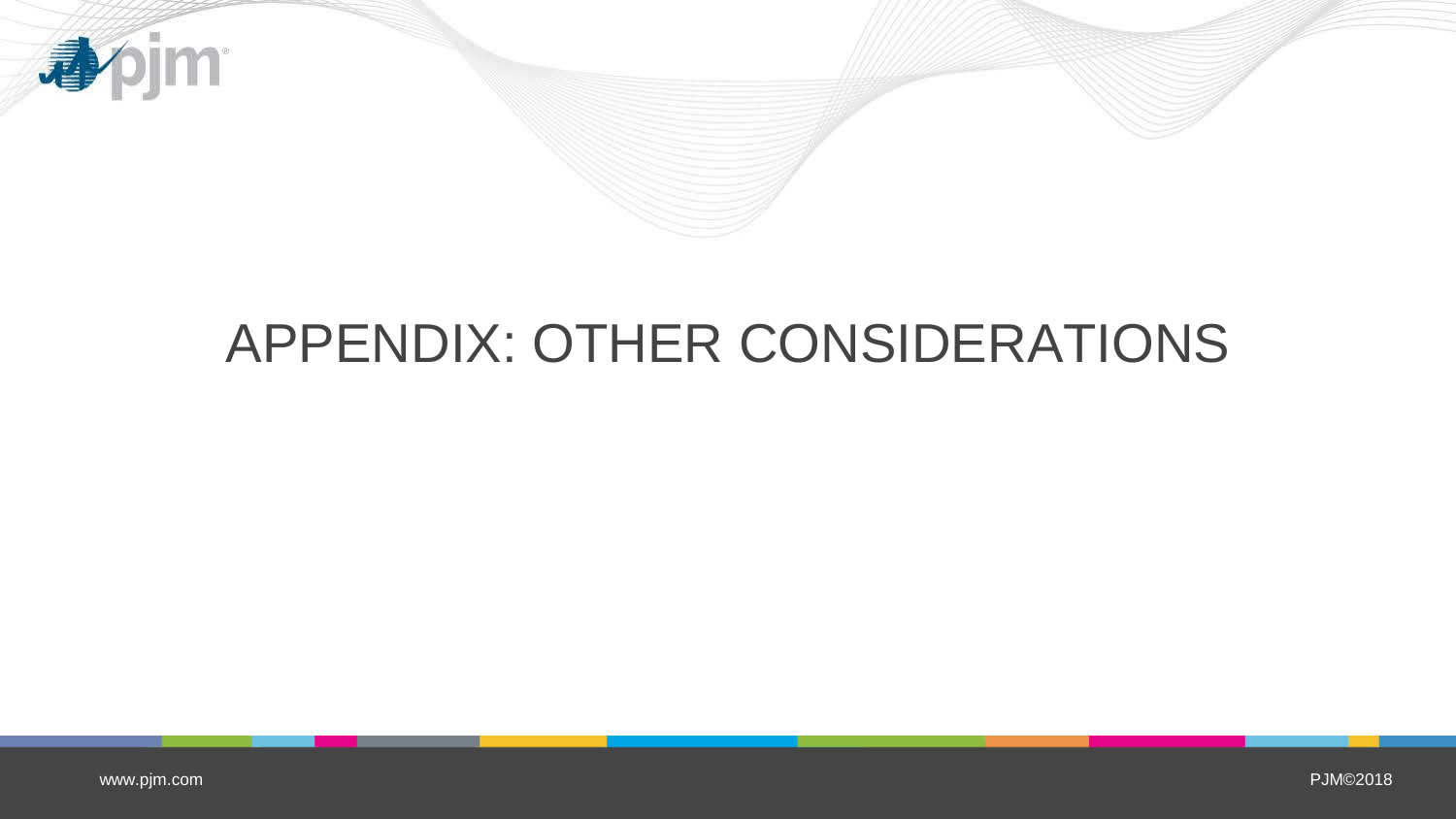

#### Selection of pending details

- 1. Intraday Unit Commitment: automatic (like Economic DR) or manual (like Gen?)
- 2. For aggregates:
	- a) Is telemetry for the entire aggregate or per-unit?
	- b) Is the MW weighting across the aggregate: fixed, or adjustable per interval, or based on historical values, or something else?
	- c) No Lost Opportunity Cost for aggregates?
	- d) Is nodal weighting for energy settlement based on ex post actual or on ex ante
	- e) Should all DER in aggregate share the same injected energy settlement track (wholesale vs. retail)?
- 3. Measurement of wholesale energy at front of meter energy storage DER with pigtails that can directly serve other on-site retail load.
- 4. Rules for DER at wholesale customers (e.g., most munis and coops).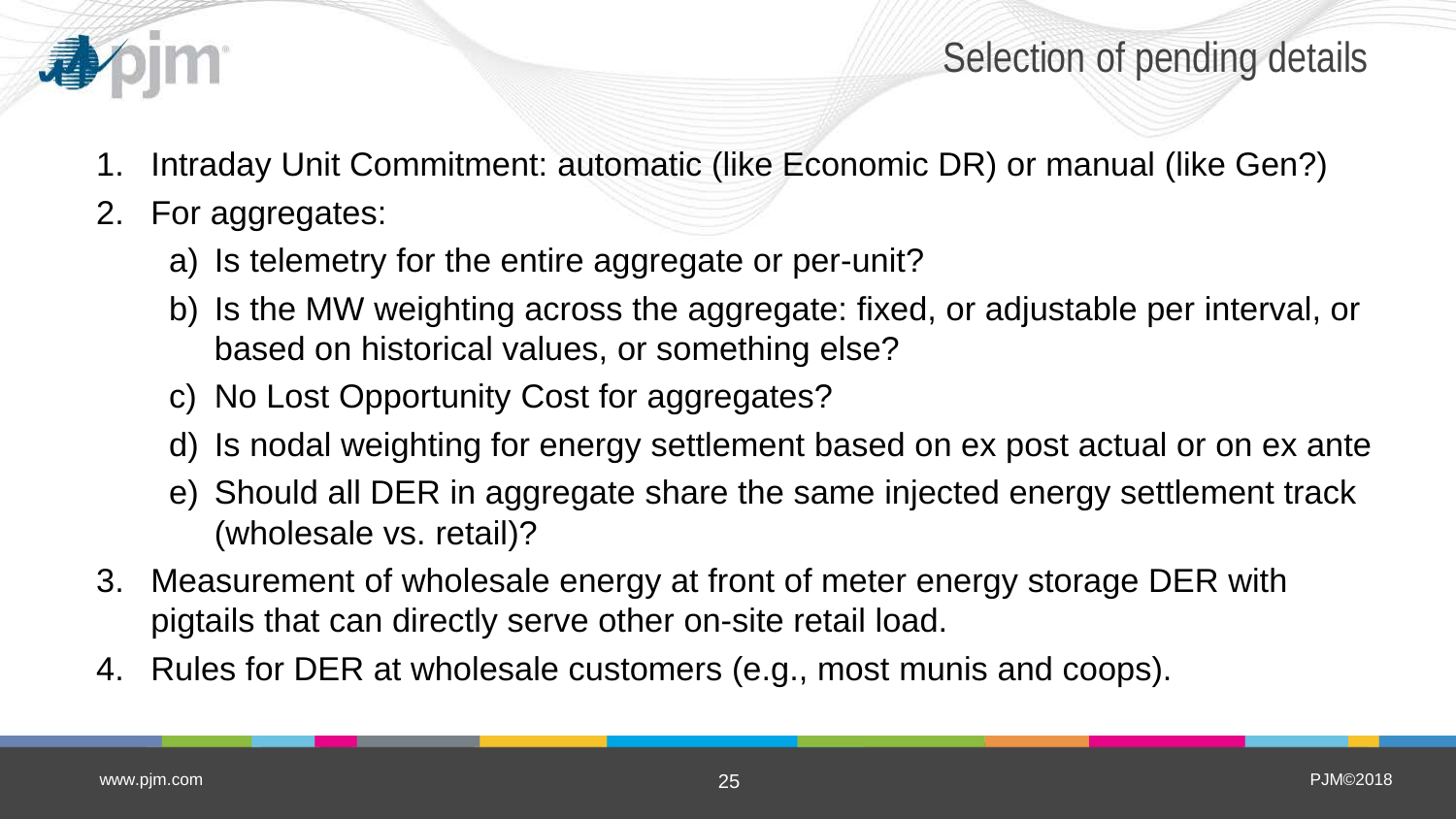## What if the retail metering records are based on the net over an interval?

- In order to ensure proper accounting (and avoid double counting), the retail function of the energy metering system should only record withdrawals and not account for exports (via netting or otherwise).
	- (Unless the customer opts not to have wholesale energy settlements.)
- Under the proposal, the EDC has responsibility to confirm that that retail energy metering meets this standard.
- Likewise, the wholesale function of the energy metering system should only record injections and not account for imports.
- A single metering device could theoretically be able to meet this standard and serve both purposes, separately recording withdrawals and injections.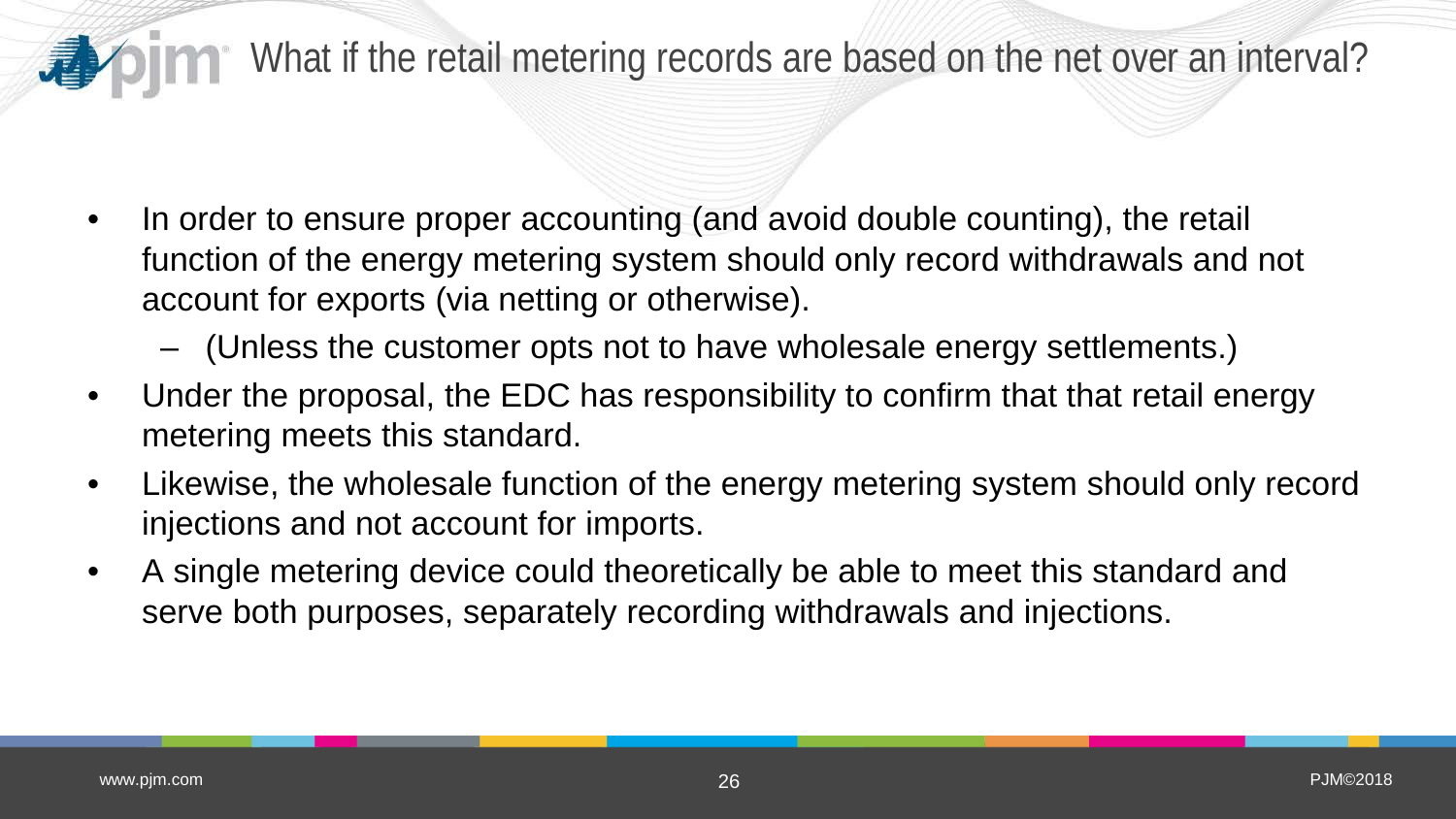

- Recall proposal that retail metering must only record withdrawals, wholesale must only record injections.
- Different settlement intervals should not be a problem given that the retail and wholesale metering systems are each unidirectional.
- Thought experiment: wholesale metering = unidirectional 5-minute interval meter under 5-minute wholesale energy settlements:
	- Example 1: retail metering = a unidirectional electromechanical meter that is read once a month.
	- Example 2: retail metering = unidirectional hourly interval meter.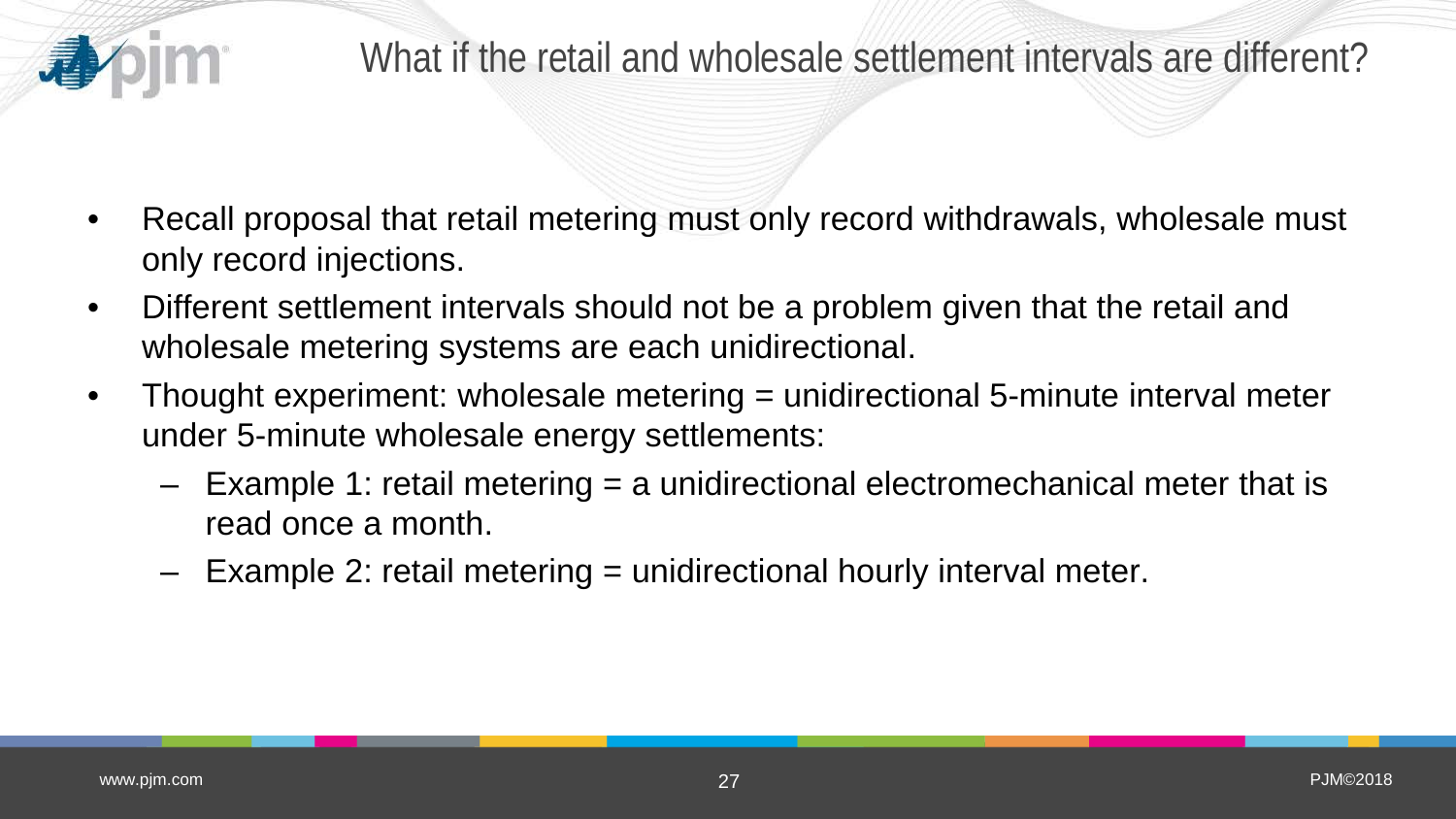

#### **Can a Single Grid Connection Serve Both Retail Energy and Wholesale Energy?**

- Consistent with today's proposal, implemented for some customers today.
- There is no PJM rule prohibiting this nor does PJM currently propose one.
- An important principle is coordination with retail regulation.
- The retail connection is under state jurisdiction.
- For most DER: the wholesale connection (as part of the interconnection process) is also under state jurisdiction.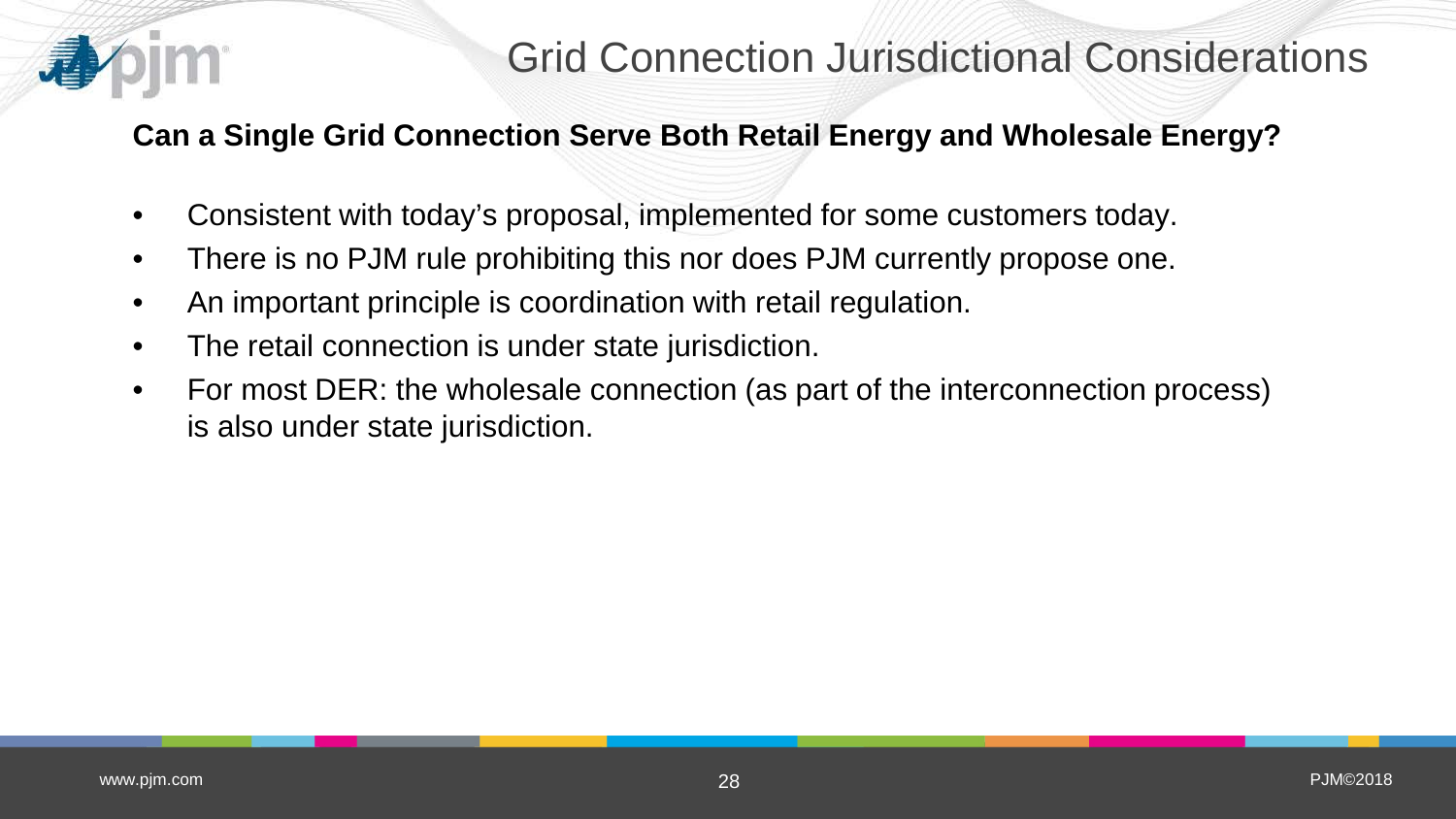

#### **Can a Single Energy Metering System Measure Both Retail Energy and Wholesale Energy Settlements?**

- This should be technically achievable in principle.
- There is no PJM rule prohibiting this nor does PJM currently propose one. PJM rules focus on technical requirements of accuracy et cetera.
- An important principle is coordination with retail regulation: local rules may prohibit this.

#### **The EDC plays a central in configuring both retail customer energy metering and wholesale energy metering for DER:**

- The retail energy metering configuration is under state jurisdiction.
	- The method the customer will use to achieve PJM's DER requirement (where applicable) for "unidirectional retail energy metering that records only withdrawals" is therefore subject to state jurisdiction.
- Furthermore, the Interconnecting Transmission Owner typically plays a central role in validating the configuration of metering that will be involved in generator energy submissions used for wholesale settlements (this will also apply to DER). This validation is done under FERC jurisdiction. In many cases, wholesale metering configuration requirements are specified in TO technical manuals.
- PJM sets the metering technical requirements and oversees the wholesale metering configuration validation process as part of the market "set up" process.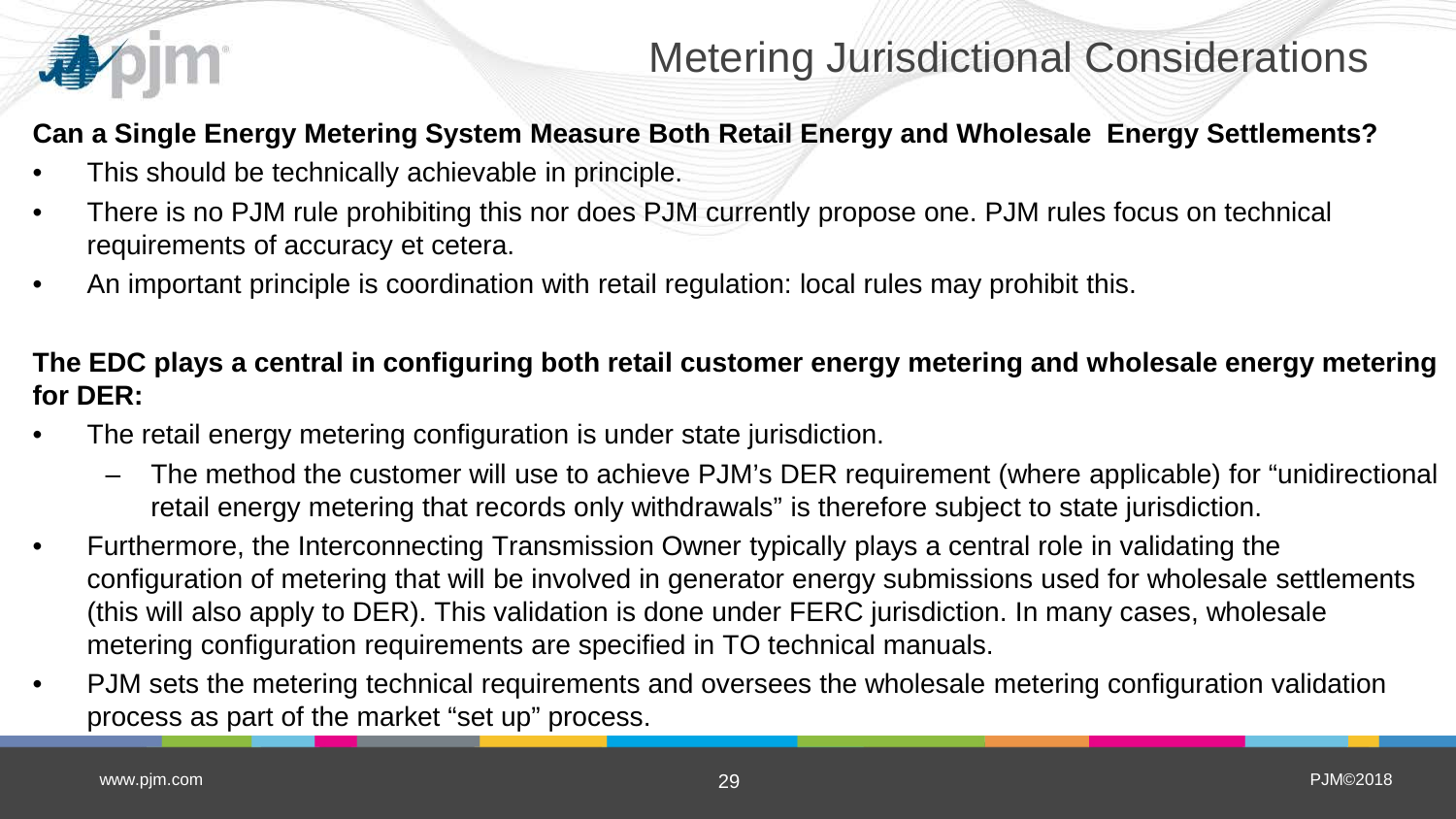

## APPENDIX: ANCILLARY SERVICES DETAILS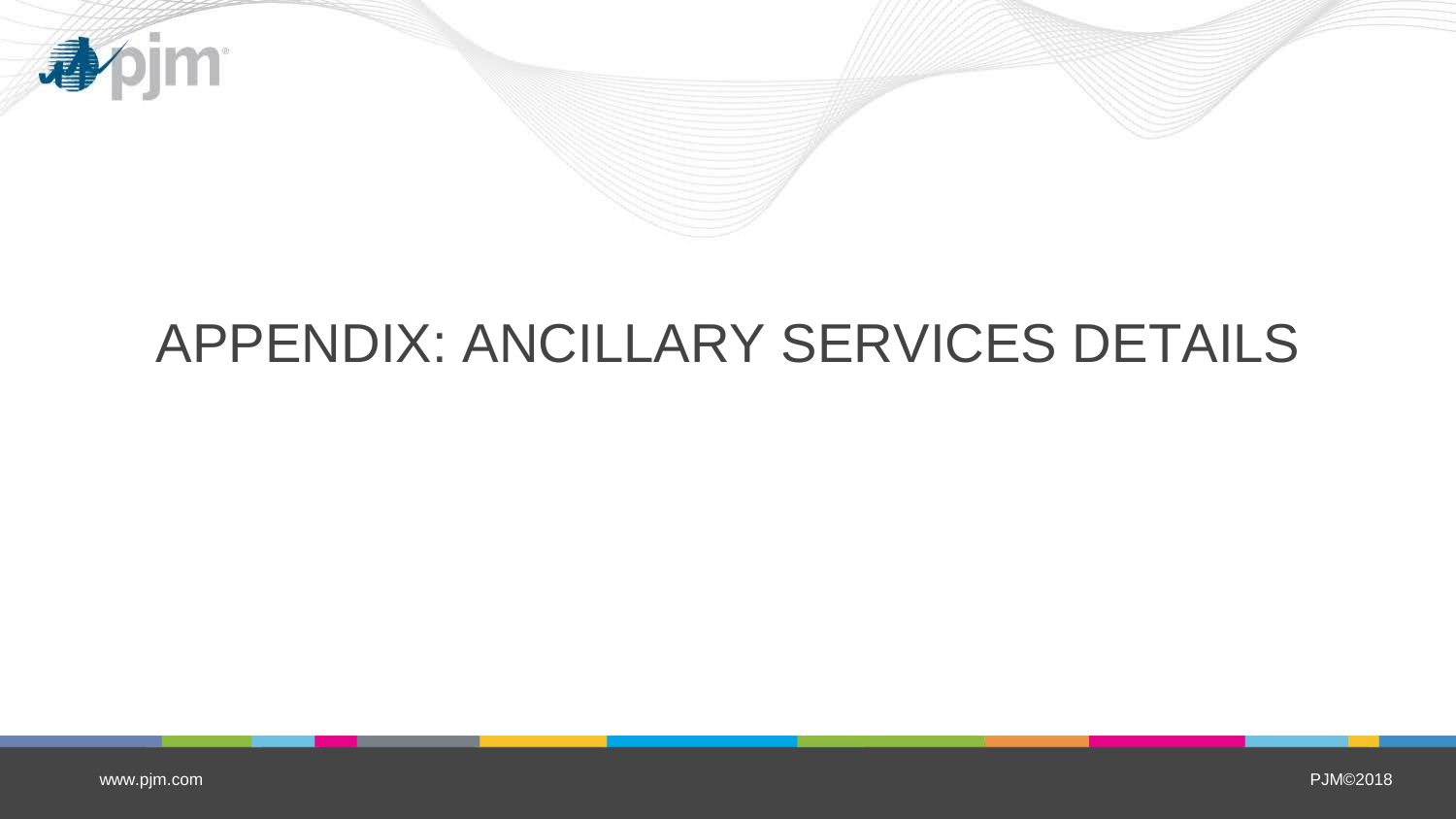

### How Does Synch Work?

- **Tier II** Synch Reserve is assigned directly to resources that clear the SR market.
- Tier II resources are paid the Synch Reserve Market Clearing Price for intervals in which they offer and clear, regardless of whether there is an event or not.
- Underperformance of Tier II resources during an event is penalized with a "refund" mechanism.
- Overperformance of Tier II resources during an event is typically compensated using a Tier I credit tied to a formula based on LMP and a premium.
- No Tier II Synch clears unless there is insufficient Tier I. There is often sufficient Tier I.
- Estimated **Tier I** Synch resources are estimated based on available headroom from online generators otherwise providing energy. Tier I is estimated because it is not explicitly assigned to resources through a market clearing mechanism.
- During intervals without an event, Tier I credits are often zero.
- Tier I performance during an event is compensated using a Tier I credit tied to formula based on LMP and a premium